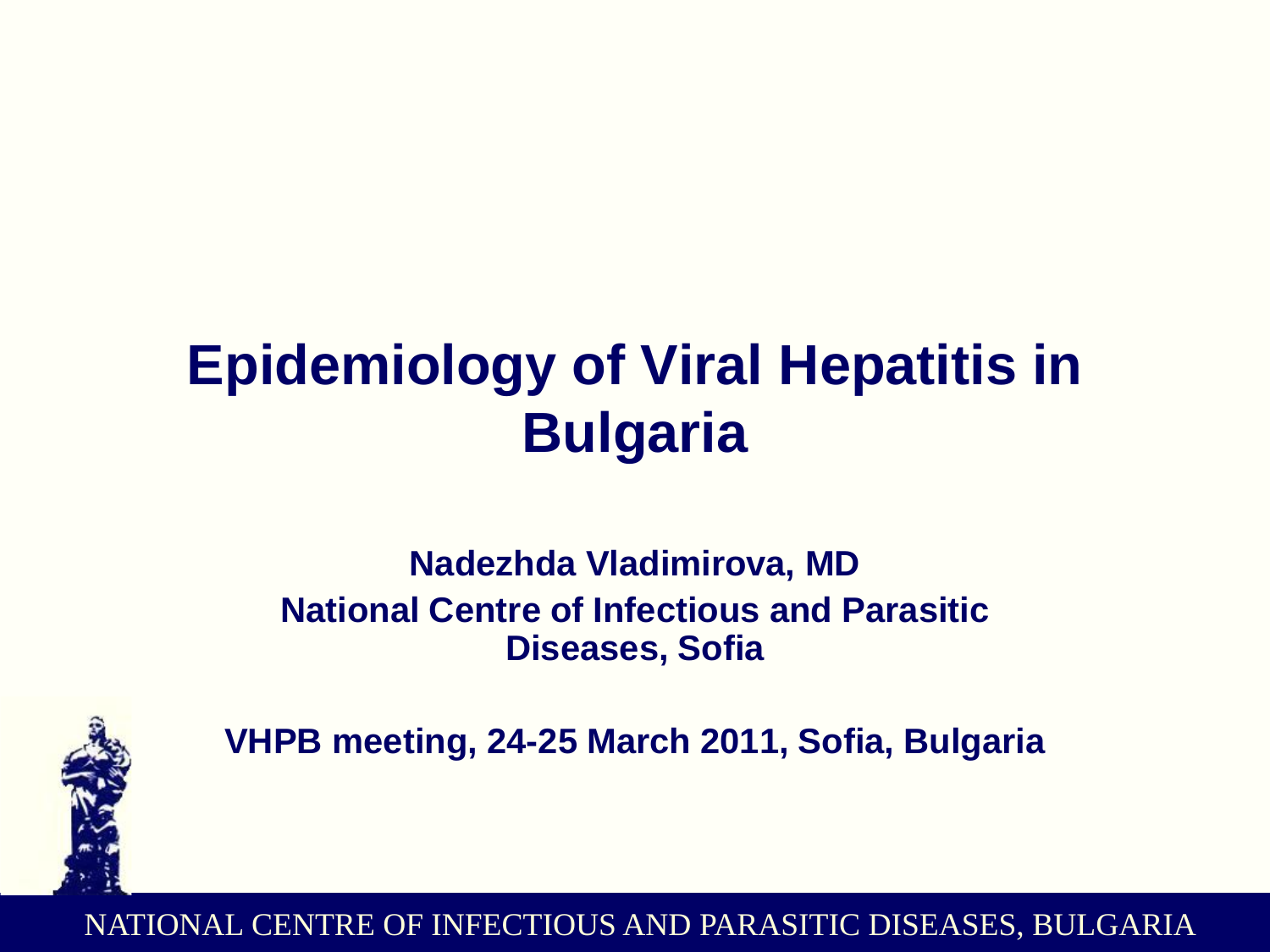## Surveillance of VH: from case to analysis registration, notification, case definitions, data flow …

- Registration of viral hepatitis in Bulgaria is introduced in 1952
- Since 1983 registration of VH is separated into: HAV, HBV and HV NANB
- Later, due to improvement of specific lab tests additional hepatitis markers were introduced and HDV and HCV surveillance is incorporated in the Surveillance system of VH .
- Since 2005 surveillance system is updated according to the requirements of the EU:
- case definitions for acute HAV, HBV, HCV &chronic HBV, HCV were accepted;
- $\triangleright$  cases are arranged in groups according to sex, age, category;
- $\triangleright$  additionally annual data for new asymptomatic HBsAg careers is collected as well as data for chronic HBV and chronic HCV
- VH surveillance covers acute cases of HAV, HBV, HCV, HDV,VH unspecified.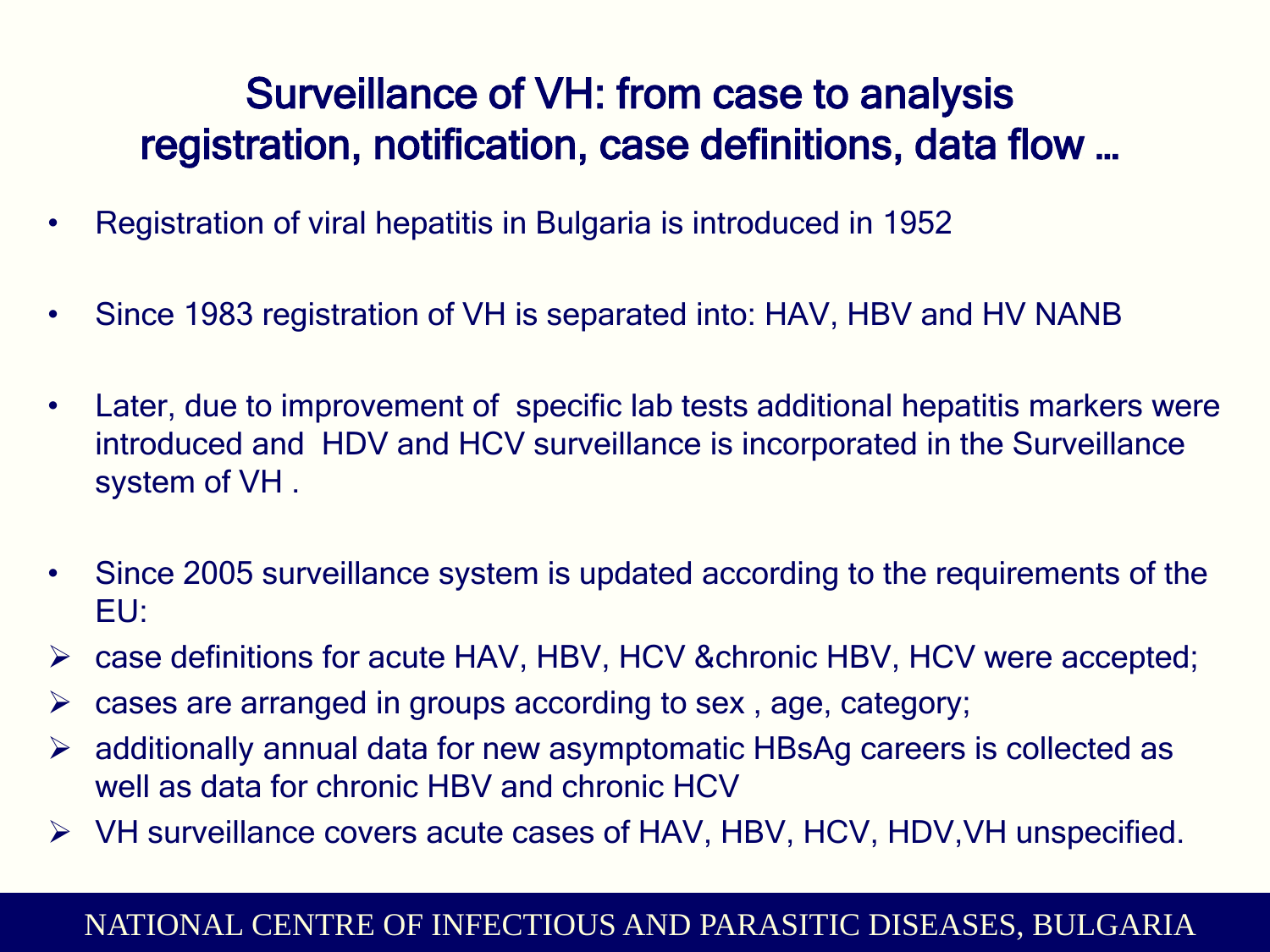#### ORDINANCE № 21 of 18 July 2005

#### On the procedure for registration, notification and reporting of communicable diseases

- Article 2. The communicable diseases specified in Annex 1 are subject to obligatory registration, notification and report.
- (3. Viral hepatitis:
	- 13.1. acute viral hepatitis A, B, C, D, unspecified
	- 13.2. chronic viral hepatitis В, С, D
- Article 8. The notification of the communicable diseases under article 6 and the positive laboratory results under article 7 is made with a rapid notification in the form stipulated in Appendix № 6, and via telephone, fax or e-mail. The rapid notification specifies the case category as per article 3, paragraph 1.
- Article 12. (1) In case of a proven infection carrying, the carriers of the infection are reported with a rapid notification only upon detection.
	- (2) The chronic diseases (brucellosis, tuberculosis, chronic virus hepatitis) are reported once upon detection.
- Article 17. Each case of an epidemic outbreak will be immediately reported to the Regional Inspectorate for Protection and Control of Public Health by the medical specialist who has detected it.
- Article 18. Each case of hospital infection outbreak will be reported as provided for by the ordinance under article 60, paragraph 4 of the Health Act..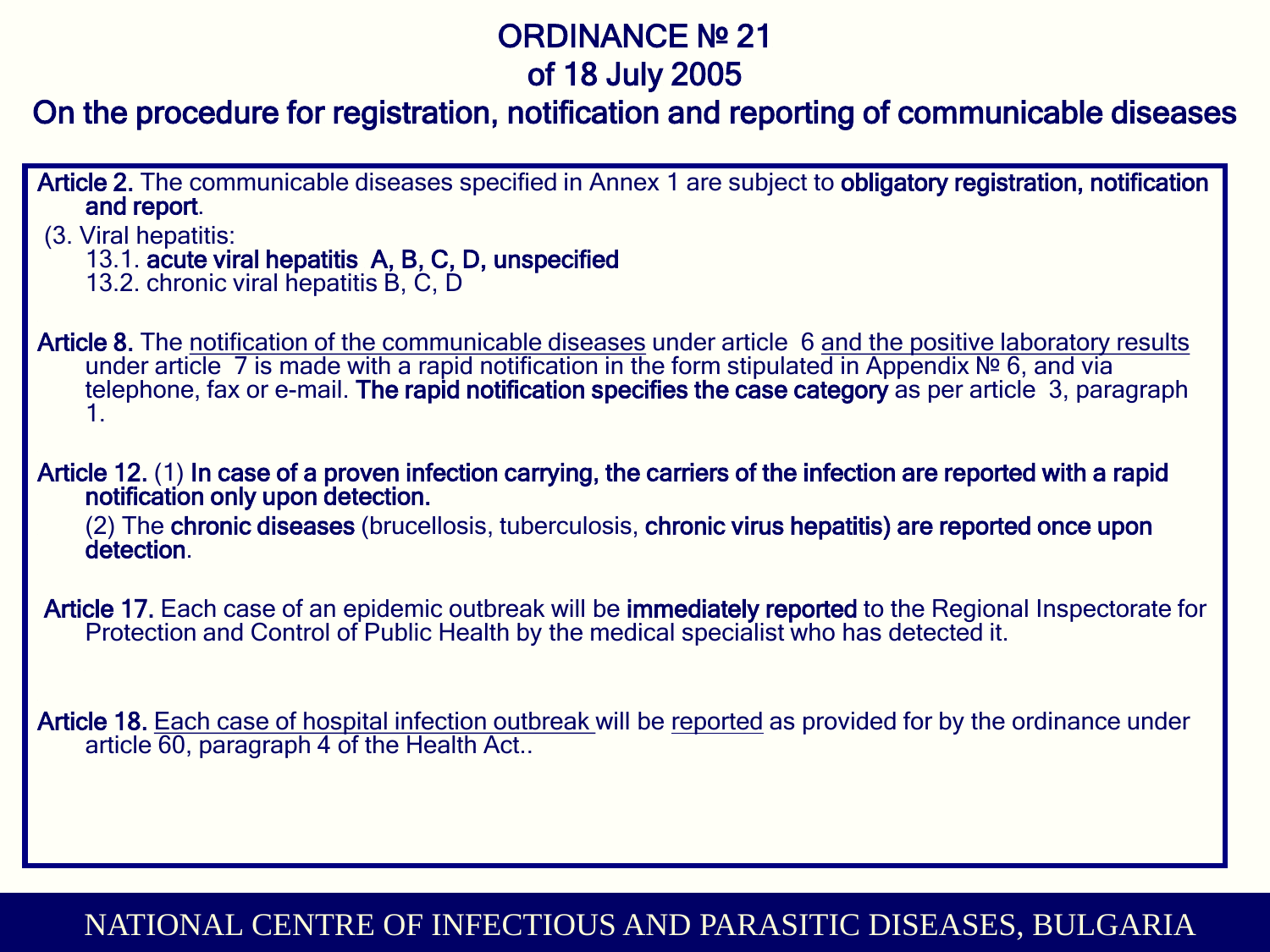## Case definitions for Acute Viral hepatitis

|                             | <b>Clinical Criteria</b>                                                                       | Laboratory criteria                                                                                           | <b>Case Classification</b>                                                                                                                                          |
|-----------------------------|------------------------------------------------------------------------------------------------|---------------------------------------------------------------------------------------------------------------|---------------------------------------------------------------------------------------------------------------------------------------------------------------------|
| <b>Acute HAV</b>            | Symptomatic cases with<br>typical clinical picture of<br>hepatitis with gradually              | Anti-HAV IgM +<br><b>or</b><br><b>HAV RNA positive</b><br>or<br><b>HAV</b> in feces                           | Probable: Case with typical<br>clinical picture and epidemic<br>link<br><b>Confirmed: Probable Case</b><br>with typical clinical picture<br>and lab confirmed       |
| <b>Acute HBV</b>            | development of symptoms<br>(fatigue, abdominal pain, loss<br>of appetite etc.)<br>and jaundice | Anti-HBc IgM +<br><b>or</b><br><b>HBV DNA positive</b>                                                        | Probable: HBsAG + Case<br>with typical clinical picture of<br>acute VH<br>Confirmed: Case is lab<br>confirmed                                                       |
| <b>Acute HCV</b>            | or elevated serum                                                                              | Anti-HCV + or<br><b>HCV RNA in clinical specimen</b>                                                          | Confirmed: Lab confirmed<br>clinical case                                                                                                                           |
| <b>Acute HDV</b>            | aminotransferase levels                                                                        | anti - HDV IgM/ IgG+<br>HBsAg+<br><b>HDAg in clinical samples</b><br>HD NA in clinical sample                 | Probable: Case with typical<br>clinical picture of acute VH,<br>HBsAg+, with complications<br>Confirmed: Case with typical<br>clinical picture and lab<br>confirmed |
| <b>Acute VH unspecified</b> |                                                                                                | negative for specific serology<br>of HAV, HBV, HCV, HDV, HEV<br>Negative for NA of<br>HAV, HBV, HCV, HDV, HEV | Probable: Case with typical<br>clinical picture of acute VH<br>Confirmed: Case with typical<br>clinical picture which is not<br>confirmed through lab tests         |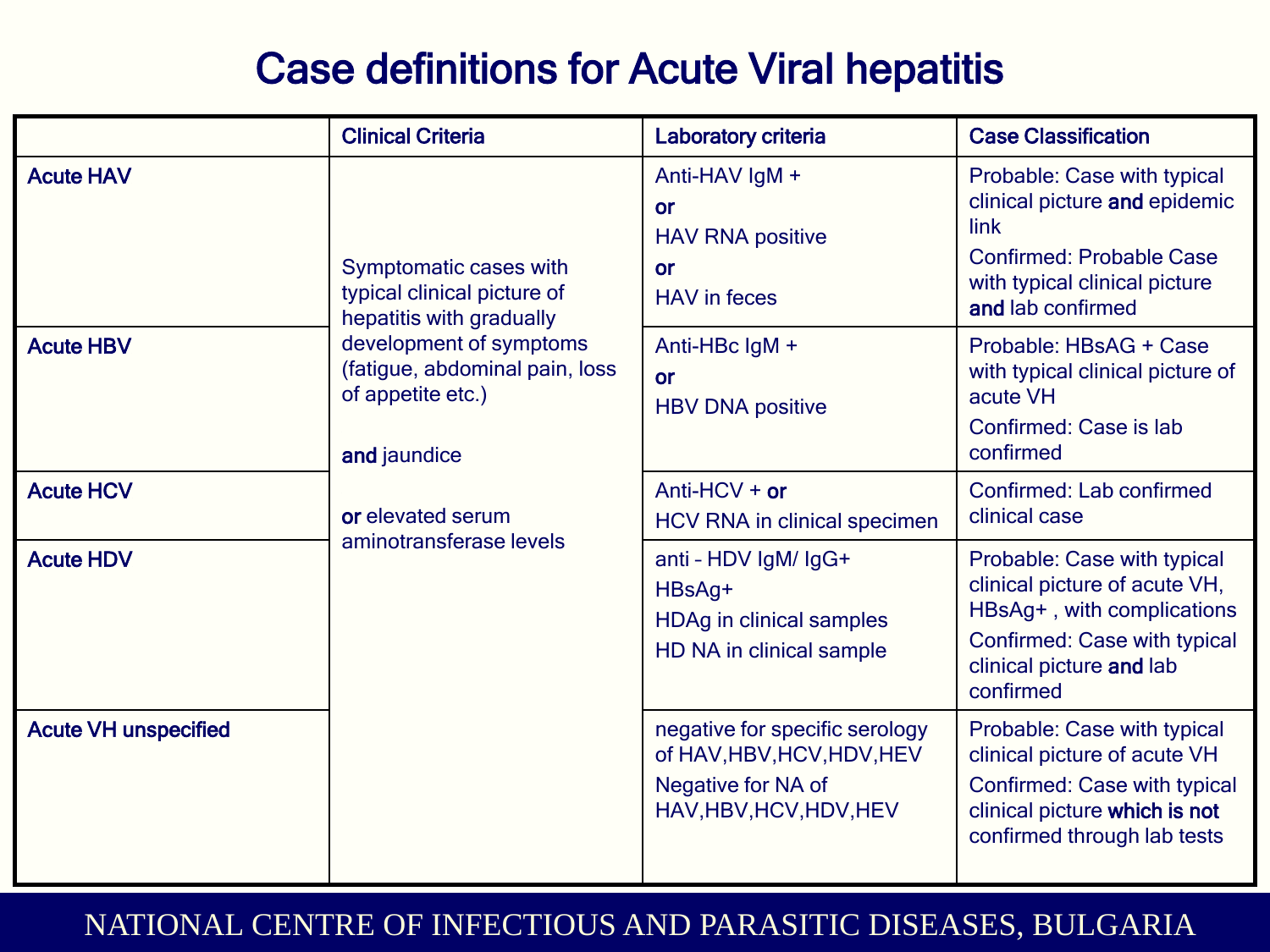# Case definitions for chronic viral hepatitis

| <b>Clinical Criteria</b>                                                                     | Laboratory criteria                                               | <b>Case Classification</b>                                                                                                                                                                    |
|----------------------------------------------------------------------------------------------|-------------------------------------------------------------------|-----------------------------------------------------------------------------------------------------------------------------------------------------------------------------------------------|
| <b>Chronic HBV</b><br>Clinical picture typical for<br>chronic hepatitis and lab<br>evidences | for period $> 6$ mos<br>$HBSAg+$<br>HBV DNA+ for period $> 6$ mos | Probable: Case with typical<br>clinical picture of chronic VH<br><b>Confirmed: Probable Case</b><br>with typical clinical picture of<br>chronic VH and lab<br>confirmed                       |
| <b>Chronic HCV</b><br>Clinical picture typical for<br>chronic hepatitis and lab<br>evidences | Anti-HCV $+$<br>for years<br>HCV RNA +<br>for years               | Confirmed: Lab confirmed<br>clinical case, typical for<br>chronic hepatitis                                                                                                                   |
| <b>Chronic HDV</b><br>Clinical picture typical for<br>chronic hepatitis and lab<br>evidences | HBsAg+<br><b>Anti HDV</b>                                         | Probable: HBsAg + Case<br>with typical clinical picture of<br>chronic VH with<br>complications<br>Confirmed: Case with typical<br>clinical picture for chronic<br>hepatitis and lab confirmed |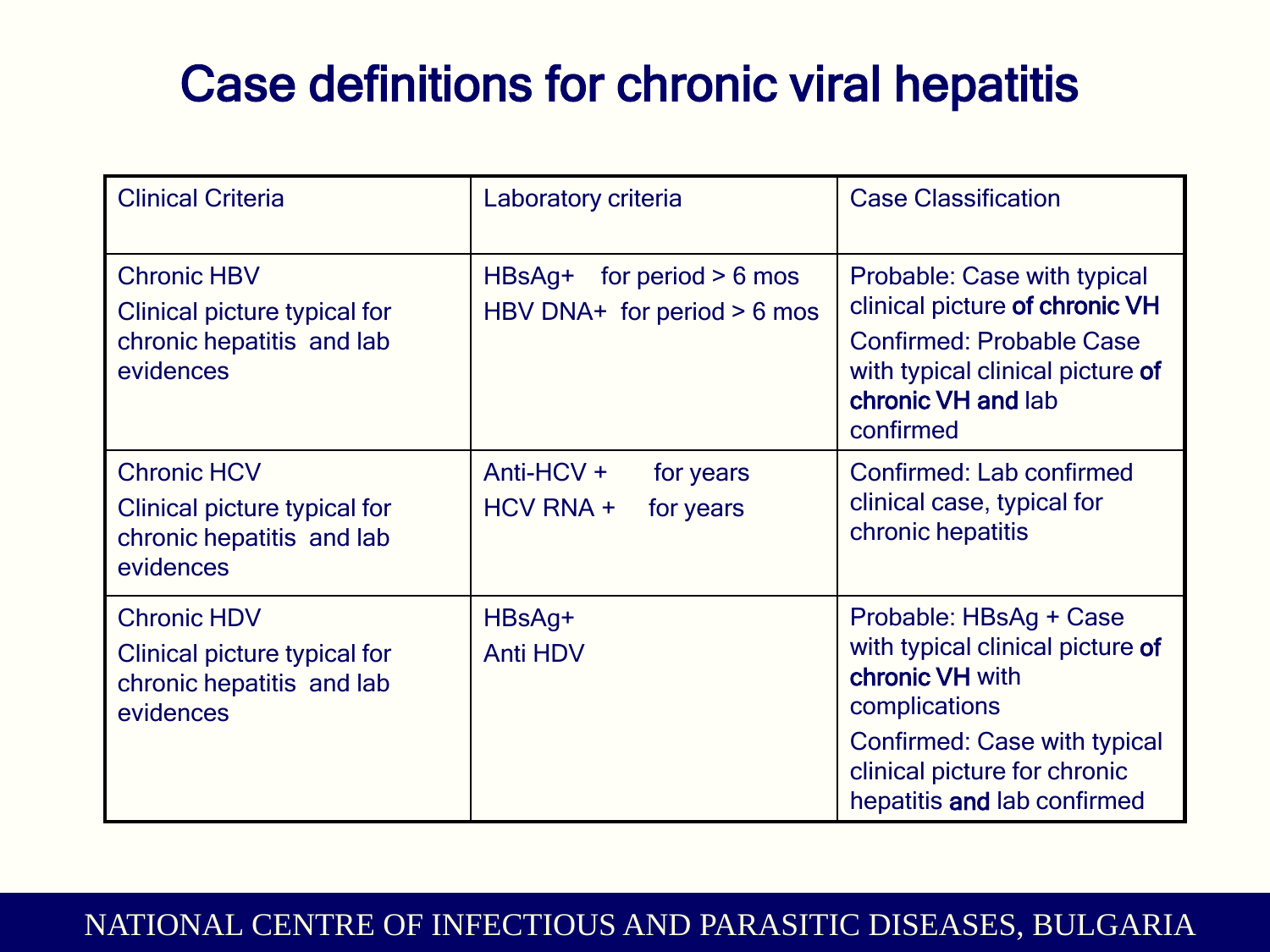### Surveillance of Viral Hepatitis (VH)

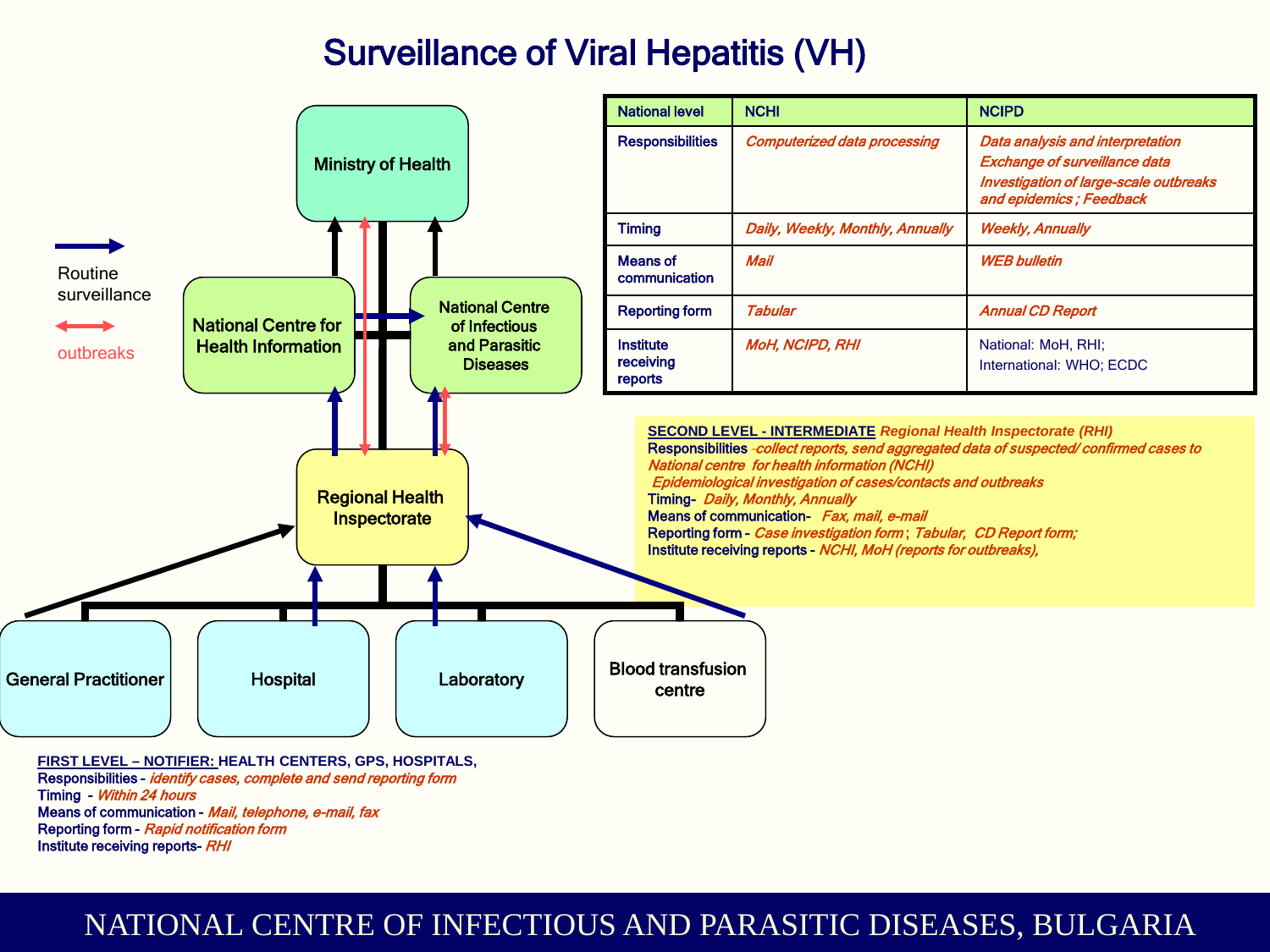## Sources of epidemiologic information for viral hepatitis

#### Surveillance - basic method in use in Bulgaria

Reflects recent exposures

- cases- epidemiological investigation
- **contacts** -epidemiological investigation, medical observation incl. urine or blood lab tests;

Seroprevalence data (Exposures over lifetime; Demonstrates underlying pattern of immunity in population)

**HAV** 

- studies not performed within last 2 decades  $\rightarrow$  no data **HBV**
- studies before introduction of vaccination programme
- studies related to specific risk groups / HCWs
- studies of nosocomial outbreaks **HCV**
- studies of nosocomial outbreaks
- related to specific risk groups / HCWs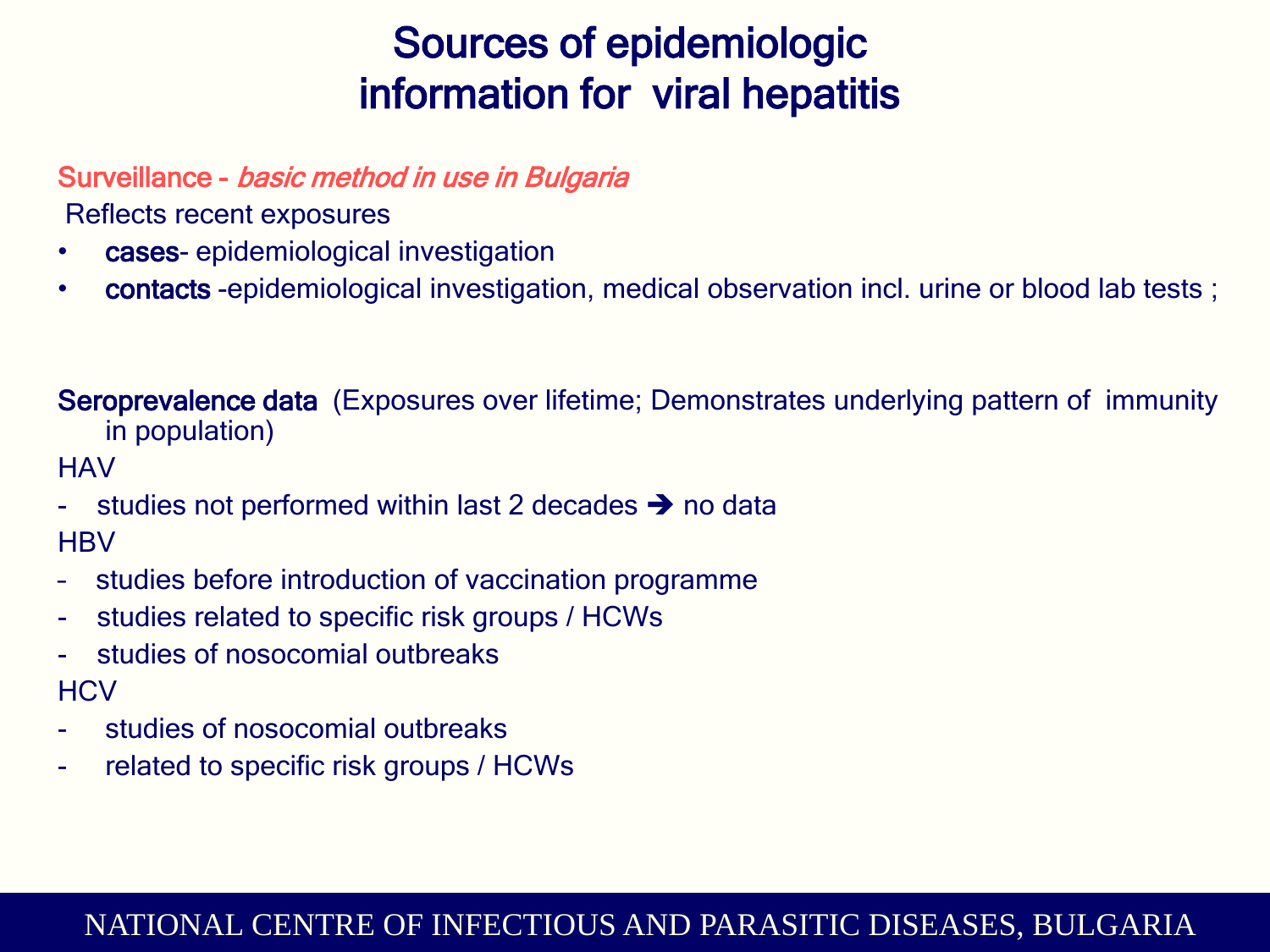# Endemicity of Viral Hepatitis in Bulgaria

|                                                                                                     | <b>Usual Age of</b><br>Patients (years) | <b>Reported Disease</b><br>Incidence (per<br>100,000/year) | <b>Transmission</b><br><b>Patterns</b>                             |
|-----------------------------------------------------------------------------------------------------|-----------------------------------------|------------------------------------------------------------|--------------------------------------------------------------------|
| Viral hepatitis A<br>(HAV) Endemicity:<br>Intermediate                                              | $4 - 24$                                | 12-150                                                     | person to person;<br>food and<br>waterborne;<br>periodic epidemics |
| <b>Viral hepatitis B</b><br>(HBV) Endemicity:<br>Intermediate<br><b>HBsAg carriers-</b><br>$2 - 7%$ | $15 - 29$                               | $35$ (in 1984) -5 (in 2010)                                | sexual<br>horizontal<br>nosocomial<br>infections                   |
| <b>Viral hepatitis C</b><br>(HCV) Endemicity:<br>low<br><b>Anti-HCV</b><br>prevalence 1,3%          | $20 - 34$                               | $0,5 - 1,8$                                                | sexual<br>nosocomial<br><b>infections</b><br><b>IDUs</b>           |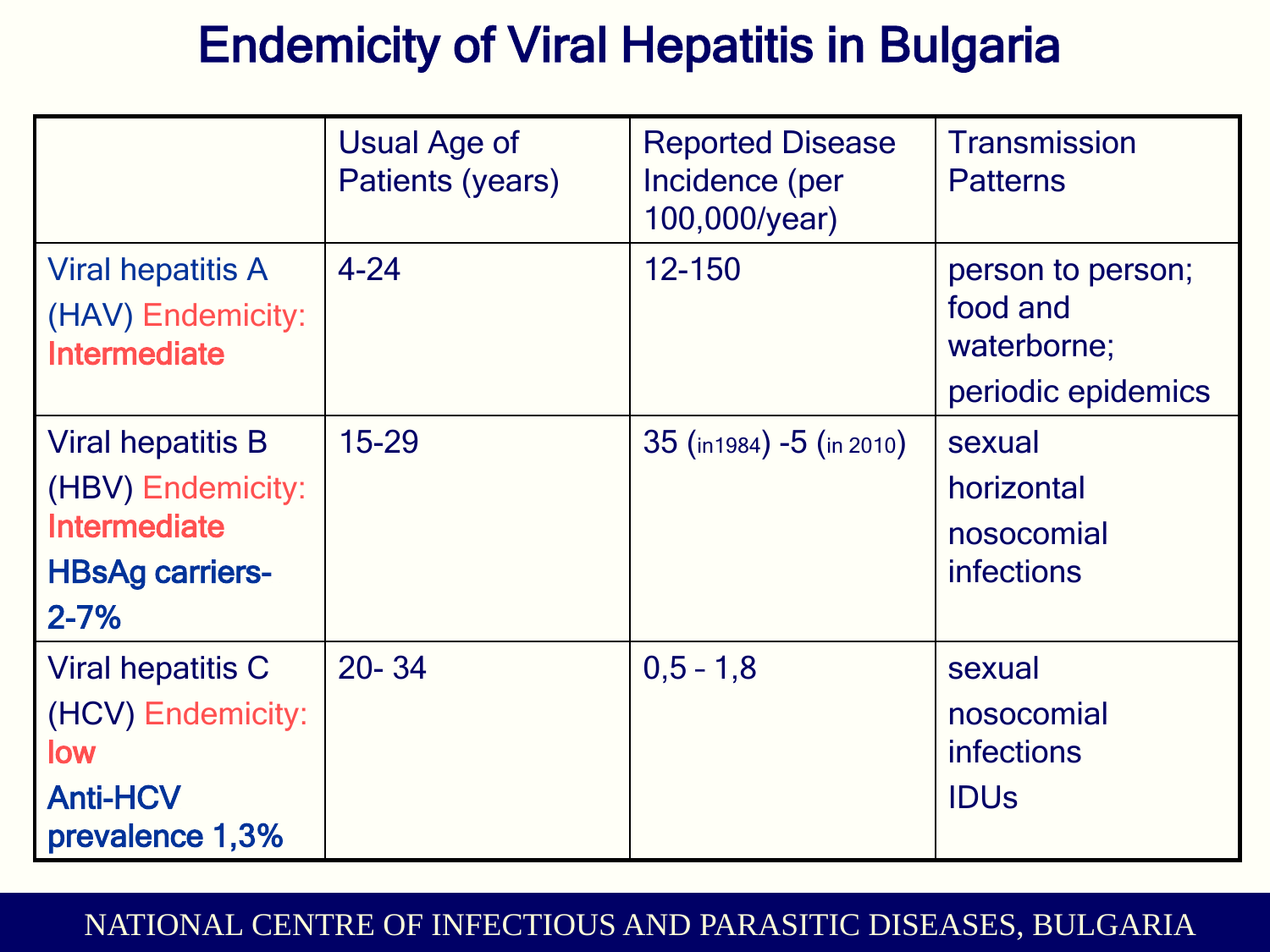## Viral hepatitis – general information for 1998-2010



- HAV represents the largest proportion of acute VH (average 77% for the period)
- Acute HBV 17%
- Acute HCV -2%
- Acute HDV 0,1% (2-8 cases per year)
- Death cases are mainly due to HBV( 9-20 cases per year)
- isolated death cases of HCV or HAV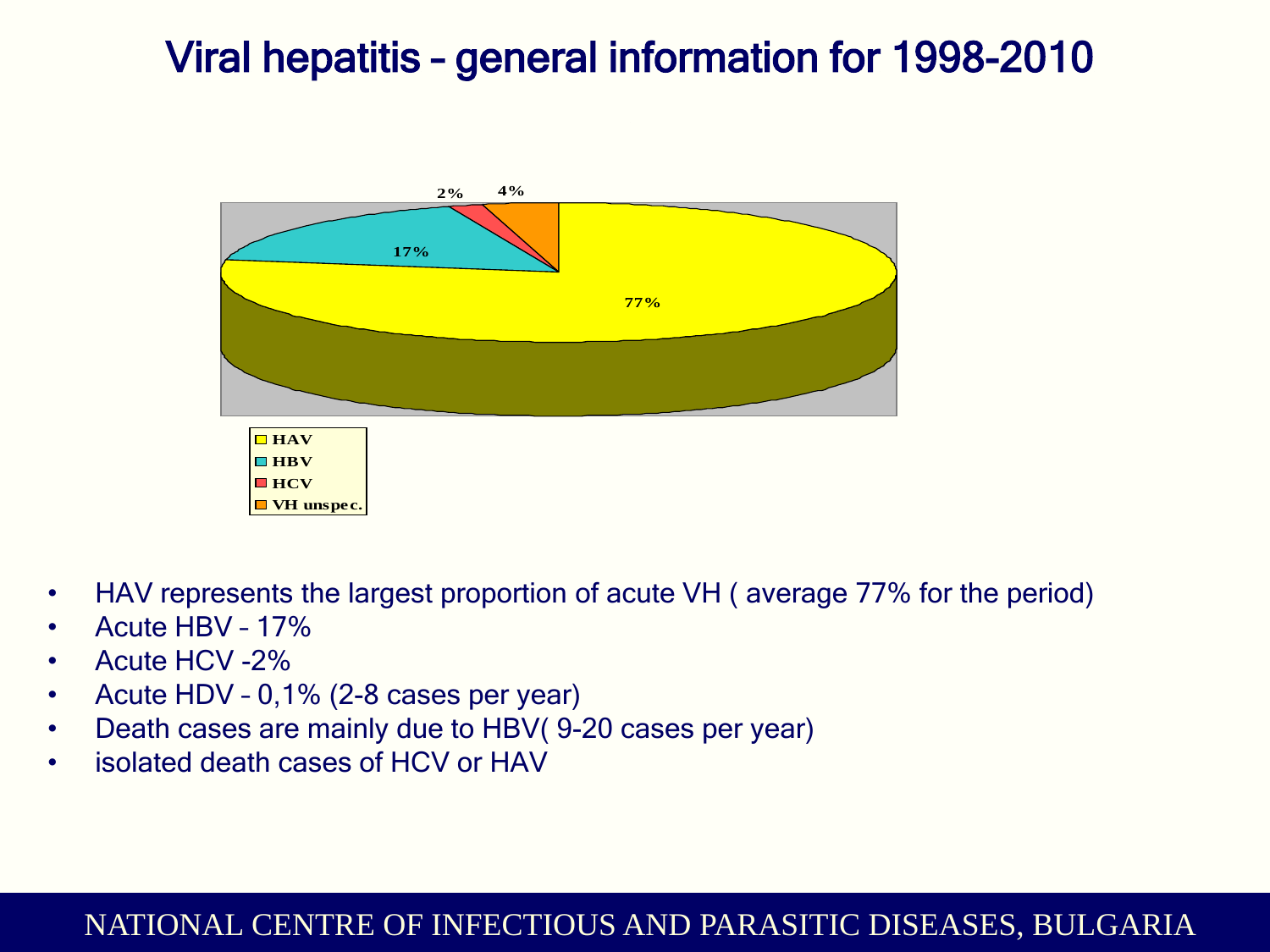# **Acute Viral Hepatitis A**

**Annual incidence of Hepatitis A: 1984- 2010**

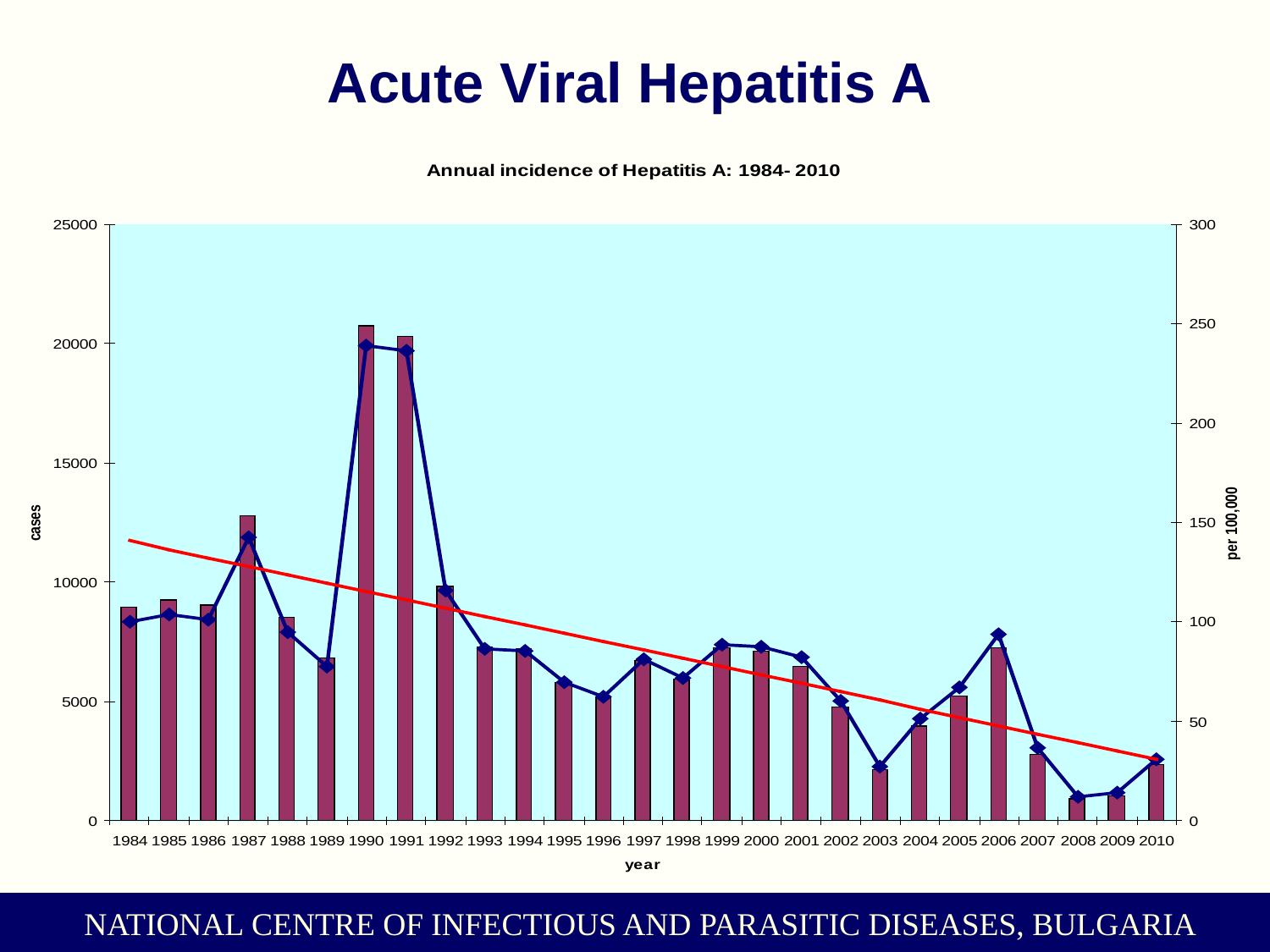# Epidemiology of HAV

- • 1990-1991 is the largest epidemic in the country, presented with total of 41 060 registered cases of HAV ( IR 239 per 100,000 in 1990)
- Since this time a stable decrease of incidence is observed ( the lowest IR  $11,88$  per 100,000 is registered in 2008 = 908 cases of acute HAV)
- incidence by age:
- the most affected are children of age 1-14 y
- $\triangleright$  cohorts of susceptible older children, adolescents and adults
- HAV outbreaks in schools, orphanages , centers for socio- medical care for children
- Variability in incidence within regions : the level of endemicity increases from west to east
- anti-HAVt seroprevalence 68.33%. Vatev, N. T., M. V. Atanasova, et al. (2009). "Seroprevalence of hepatitis A viral infection in Plovdiv, Bulgaria." Folia Med (Plovdiv) 51(1): 70-3
- outbreaks in some regions ( cities or villages) with large minority population of Roma people\*
- People/ families with low socioeconomic status
- Prevalence of urban vs. rural spread of cases
- Cyclic dynamics (within period of 2- 6 years) of epidemic spread of HAV at national level
- Seasonal dynamics autumn/ winter

In 2005: 31 HAV epidemic outbreaks ( > 600 cases) in 9 regions

Reasons: floods  $\rightarrow$  change for worse of hygiene, living standards, drinking water supply, etc.

Transmission: person to person

Ineffective discovering of the sources

#### Contacts found and investigated

- 6 times more than cases;
- 20-25% of contacts developed HAV

outbreaks in regions with large minority population of Roma people

- neighborhood in Plovdiv(2006): affected ages – children and adolescents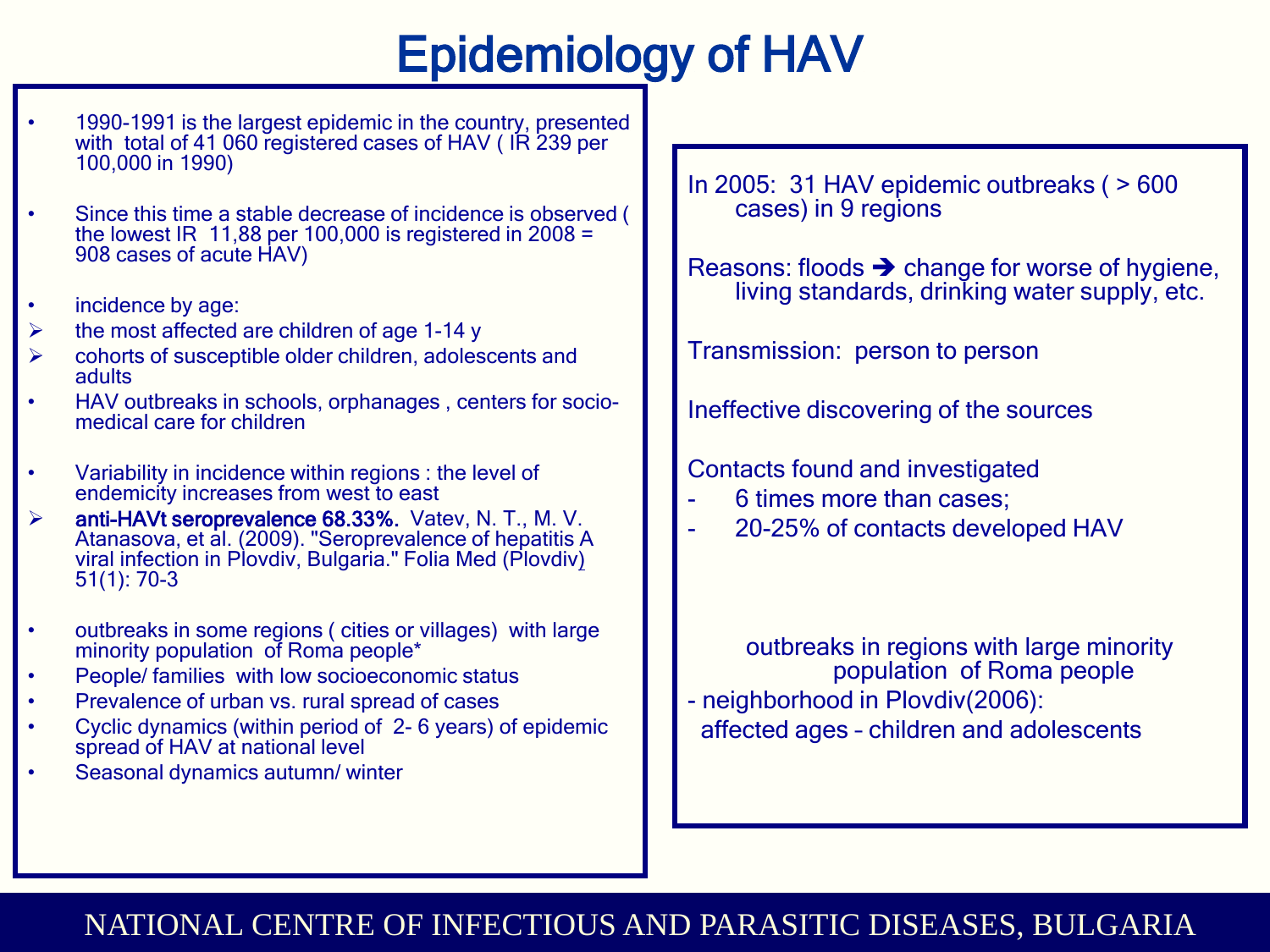## Acute Viral hepatitis A, 2010



#### Acute Viral Hepatitis А in Bulgaria , 2010

- 2350 acute cases of VHA( 31,07 per 100,000)
- All cases are confirmed- anti HAV IgM positive
- Most affected age groups: 5-9 y(538) cases;159,77 per 100,000);1-4y ( 416 cases;141,74 per 100,000);
- Since September 2010, 6 regions( 4 in south-east part of the country+ 2 in the west) registered the new epidemic increase of VHA :
	- Kustendil region: 132 cases ( 90,67 per 100,000); 100 cases were registered in the Roma minority quarter( 833,33 per 100,000).All cases were hospitalised.
	- -Plovdiv region: 283 cases( 168 cases in 4 Roma minority quarters and villages). Affected ages – mainly children.
	- -Stara Zagora region: 540 cases (153,88 per 100,000; 47% of cases were children 1-14y of age;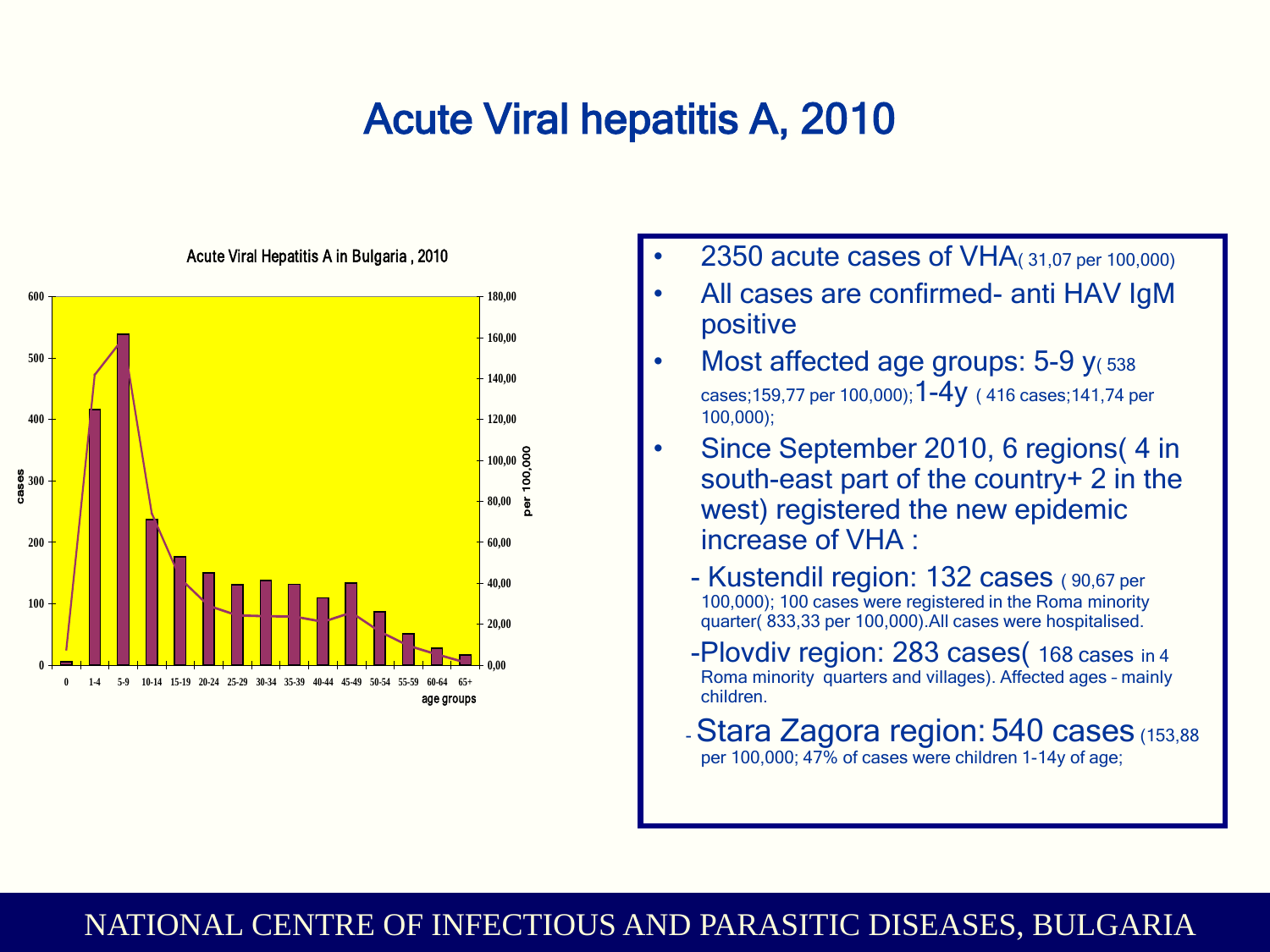# **Acute Viral Hepatitis B**

**Acute viral hepatitis B:Annual incidence, 1983-2010**

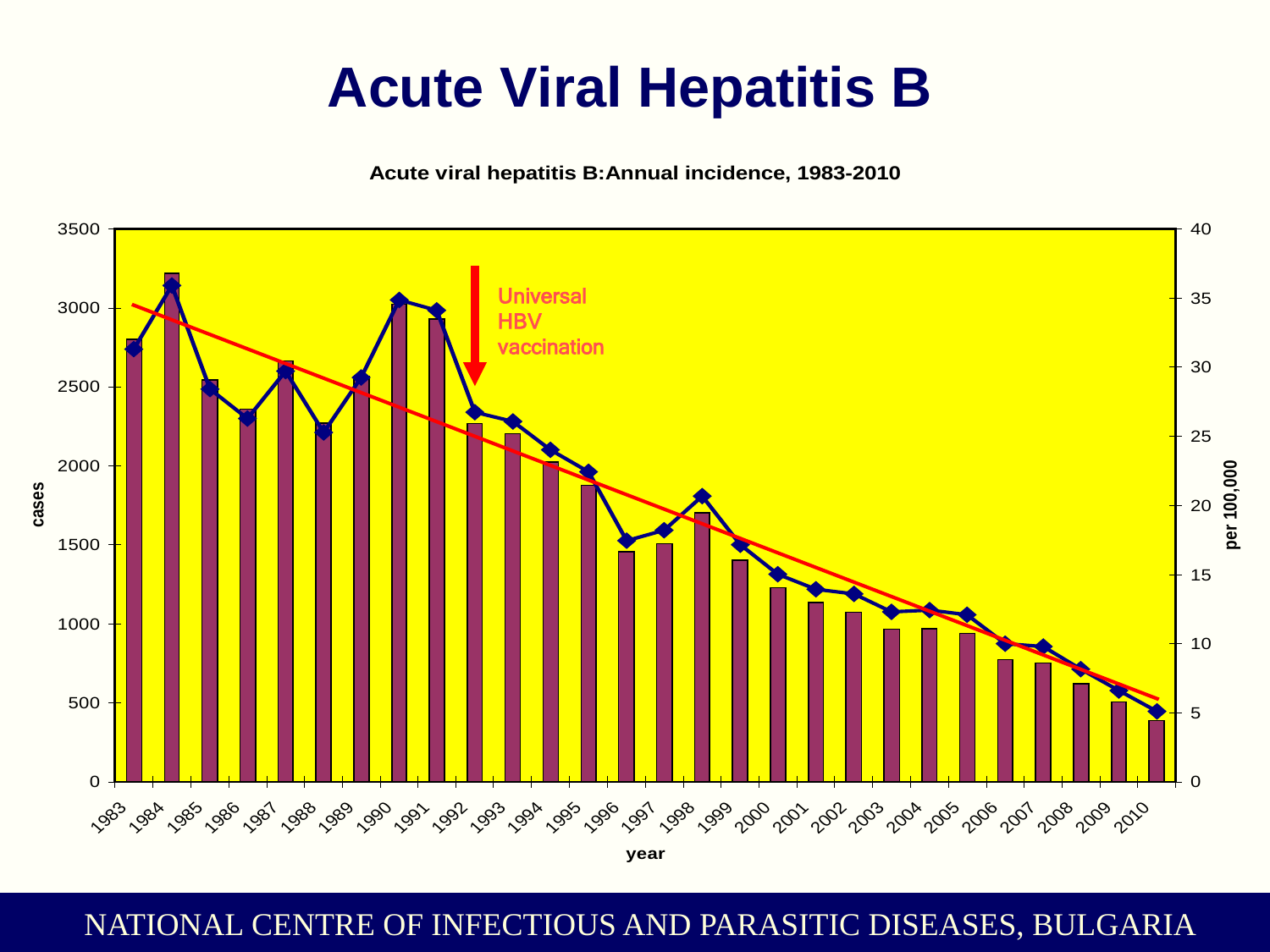#### Factors of influence on the current epidemiology of **acute viral hepatitis B**

- 1992 introduction of universal immunization of newborns
- 1992 introduction of immunization of HCWs and medical students
- Improvement of specific lab diagnosis: quality and quantitative tests
- Screening of blood and blood products; donated tissues & organs
- Universal precautions applied in hospitals, BTC, labs, dentistry
- Use of disposable equipments (syringe+ needle and etc.)
- Training of medical personnel
- Introduction of medical standards

#### Additional contribution of:

• patient associations

Informative campaigns& advertising activities

• pharmaceutical business

Decrease of acute HBV incidence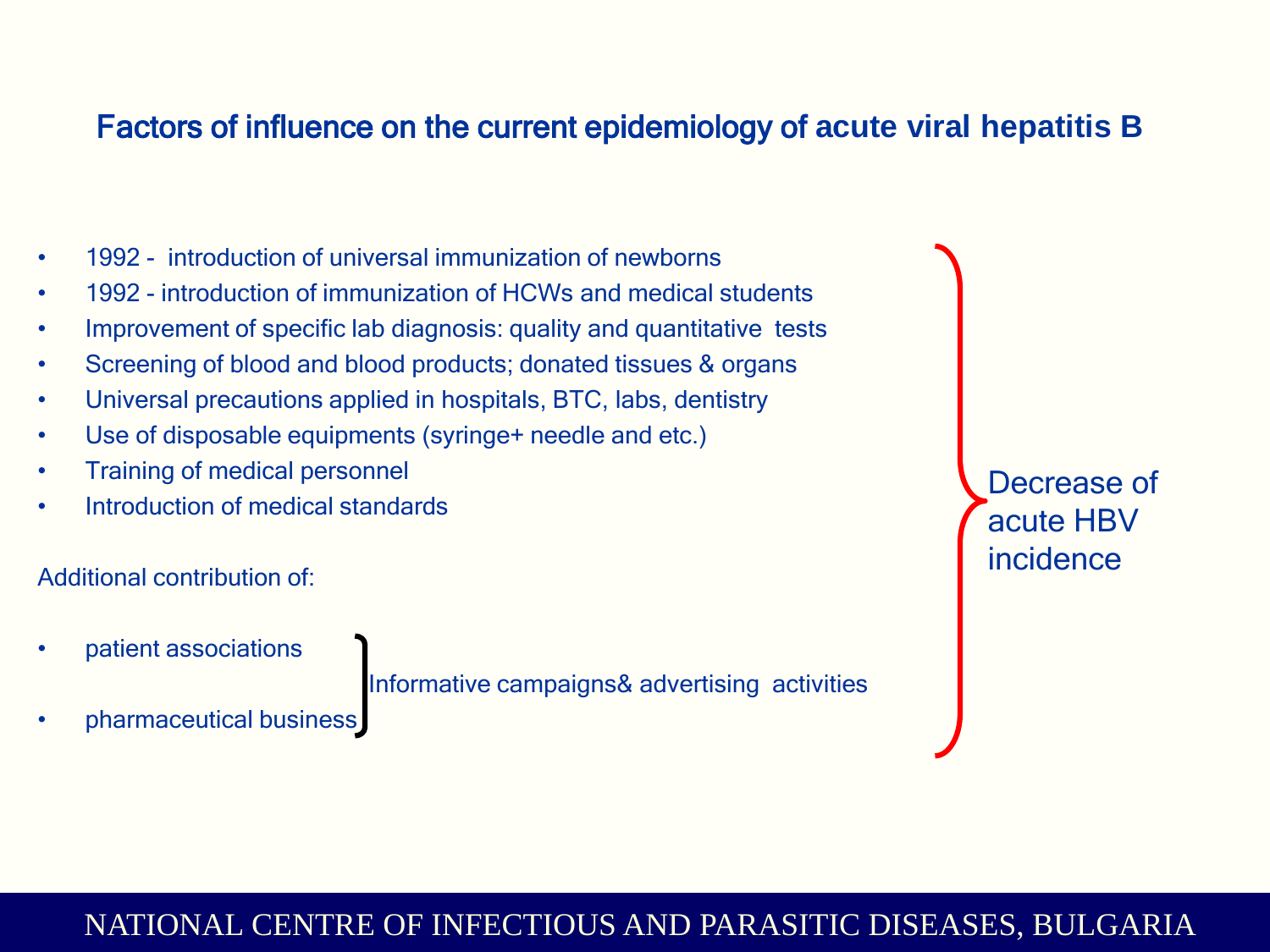## Steady decrease of HBV incidence in age groups subject to vaccination



| year         | 1992                        | 2010                        |                |
|--------------|-----------------------------|-----------------------------|----------------|
| Age<br>group | incidence<br>per<br>100,000 | incidence<br>per<br>100,000 | Change<br>(% ) |
| $0 - 1$      | 7,99                        | 0                           | $-100$         |
| $1-3$        | 23,80                       | 1,36                        | $-94$          |
| 15-19        | 58,68                       | 8,40                        | $-86$          |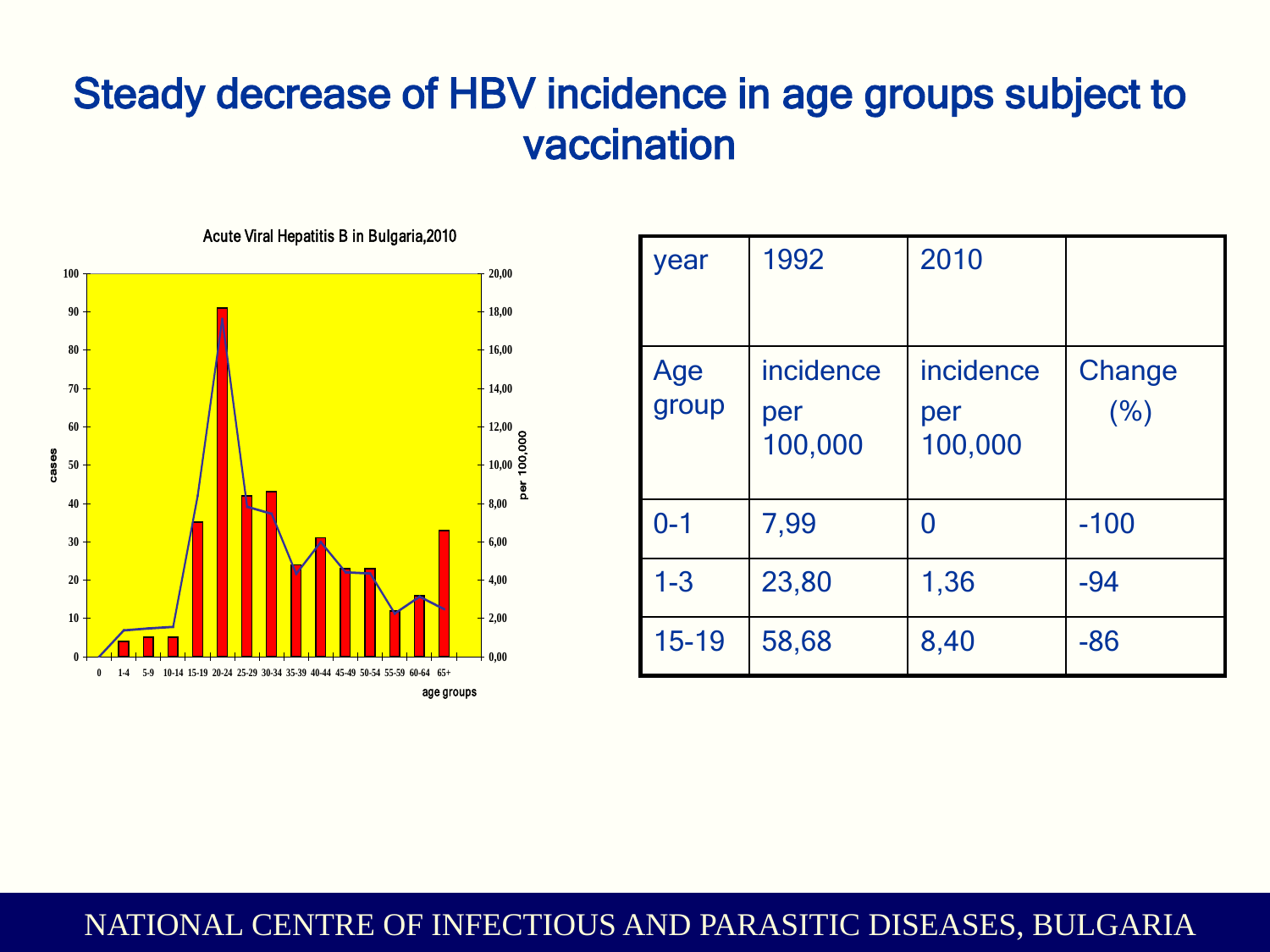## WHO JRF, Bulgaria 2010

## specific incidence acute viral hepatitis B, confirmed cases

|                                                                                                 |                                               | Microsoft Excel - JRF2010_BGR_Section1_ENG                                                                              |                  |                               |                      |                      |                          |                 |                     |                      |                                     |                                                                                                                                                                                                                         |
|-------------------------------------------------------------------------------------------------|-----------------------------------------------|-------------------------------------------------------------------------------------------------------------------------|------------------|-------------------------------|----------------------|----------------------|--------------------------|-----------------|---------------------|----------------------|-------------------------------------|-------------------------------------------------------------------------------------------------------------------------------------------------------------------------------------------------------------------------|
|                                                                                                 |                                               |                                                                                                                         |                  |                               |                      |                      |                          |                 |                     |                      |                                     |                                                                                                                                                                                                                         |
|                                                                                                 |                                               | [28] Eile Edit View Insert Format Tools Data Window Help Adobe PDF                                                      |                  |                               |                      |                      |                          |                 |                     |                      |                                     | Type a question for help                                                                                                                                                                                                |
|                                                                                                 |                                               | ┆DBBB313Q1♡鉄 X BB- - 3   9 - C -   9 ∑ - 2   X       10 10 100% -   ◎                                                   |                  |                               |                      |                      |                          |                 |                     |                      |                                     |                                                                                                                                                                                                                         |
|                                                                                                 |                                               |                                                                                                                         |                  |                               |                      |                      |                          |                 |                     |                      |                                     |                                                                                                                                                                                                                         |
| Arial                                                                                           |                                               |                                                                                                                         |                  |                               |                      |                      |                          |                 |                     |                      |                                     |                                                                                                                                                                                                                         |
| 因因相                                                                                             |                                               |                                                                                                                         |                  |                               |                      |                      |                          |                 |                     |                      |                                     |                                                                                                                                                                                                                         |
| U VA com                                                                                        |                                               |                                                                                                                         |                  |                               |                      |                      |                          |                 |                     |                      |                                     | All cases of AVHB reported here as immunised(15 cases), received 3 doses of hep B vaccine. The age group 15-19y consists of two parts: chidren who have to be immunized obligatory( 15-18 y) plus cases of 19 years     |
| $\mathsf{A}$                                                                                    |                                               |                                                                                                                         |                  |                               |                      |                      |                          |                 |                     |                      |                                     | B old , which were not immunized (by regulation in the country). Whithin the age group 15-19 y a total of 35 cases of AVHB were reported. Only 2 cases are under 19 y of age and are completely vaccinated with 3 doses |
|                                                                                                 |                                               | Hep B vaccine. 2 cases are 18 y of age and do not have a proof for immunization. The rest of 31 cases are nonimmunised. |                  |                               |                      |                      |                          |                 |                     |                      |                                     |                                                                                                                                                                                                                         |
| $\overline{1}$                                                                                  |                                               |                                                                                                                         |                  |                               |                      |                      |                          |                 |                     |                      |                                     |                                                                                                                                                                                                                         |
| $\overline{2}$                                                                                  |                                               |                                                                                                                         |                  |                               |                      |                      |                          |                 |                     |                      |                                     |                                                                                                                                                                                                                         |
| $\overline{\mathbf{3}}$                                                                         | <b>Disease</b>                                |                                                                                                                         |                  |                               |                      |                      | <b>Age Group (Years)</b> |                 |                     |                      |                                     |                                                                                                                                                                                                                         |
|                                                                                                 |                                               |                                                                                                                         |                  |                               |                      |                      |                          |                 |                     |                      |                                     |                                                                                                                                                                                                                         |
|                                                                                                 | Include clinically,<br>epidemiologically, and | Vaccination status                                                                                                      |                  |                               |                      |                      |                          |                 |                     |                      |                                     |                                                                                                                                                                                                                         |
|                                                                                                 | laboratory-confirmed                          |                                                                                                                         |                  |                               |                      |                      |                          |                 |                     |                      |                                     |                                                                                                                                                                                                                         |
|                                                                                                 | cases. Do not include                         |                                                                                                                         |                  |                               |                      |                      |                          |                 |                     |                      |                                     |                                                                                                                                                                                                                         |
| $\begin{array}{ c c }\n\hline\n4 \\ \hline\n5 \\ \hline\n6 \\ \hline\n7 \\ \hline\n\end{array}$ | suspect cases.                                |                                                                                                                         | <1               | $1 - 4$                       | $5 - 9$              | $10 - 14$            | $15 - 19$                | $20 - 29$       | $>30$               | lunknown             | <b>Comments</b>                     |                                                                                                                                                                                                                         |
|                                                                                                 |                                               | 0 doses                                                                                                                 |                  |                               |                      |                      |                          |                 |                     |                      |                                     |                                                                                                                                                                                                                         |
|                                                                                                 | <b>Mumps</b>                                  | I dose                                                                                                                  |                  |                               |                      |                      |                          |                 |                     |                      |                                     |                                                                                                                                                                                                                         |
|                                                                                                 |                                               | doses                                                                                                                   |                  |                               |                      | $Ex \bullet x$       |                          |                 |                     |                      |                                     |                                                                                                                                                                                                                         |
| $\frac{8}{9}$                                                                                   |                                               | Unknown                                                                                                                 |                  |                               |                      | Ł                    |                          |                 |                     |                      |                                     |                                                                                                                                                                                                                         |
| 10                                                                                              |                                               | Not immunized                                                                                                           |                  |                               |                      |                      |                          |                 |                     |                      |                                     |                                                                                                                                                                                                                         |
|                                                                                                 | Rubella                                       | Immunized                                                                                                               |                  |                               |                      |                      |                          |                 |                     |                      |                                     |                                                                                                                                                                                                                         |
| 11                                                                                              |                                               | <b>Status Unknown</b>                                                                                                   |                  |                               |                      |                      |                          |                 |                     | o                    |                                     |                                                                                                                                                                                                                         |
| $\frac{12}{13}$                                                                                 | HepB                                          | 0 doses<br>1 dose                                                                                                       | 0<br>$\mathbf 0$ | $\mathbf{0}$<br>0             | 0I<br>$\overline{0}$ | 0I<br>$\overline{0}$ | 31<br>$\Omega$           | 133<br>$\Omega$ | 205<br>$\mathbf{0}$ | n                    |                                     |                                                                                                                                                                                                                         |
|                                                                                                 | (Acute)                                       | doses                                                                                                                   | $\Omega$         | Δ                             | 51                   | $\vert$ 4            | 2                        | $\mathbf{0}$    | $\mathbf{0}$        |                      |                                     |                                                                                                                                                                                                                         |
| $\frac{14}{15}$                                                                                 |                                               | Unknown                                                                                                                 | $\Omega$         | o                             | $\Omega$             | $\blacktriangleleft$ | 2                        | $\Omega$        | $\mathbf{0}$        |                      | Oon in the country). Whithin the ag |                                                                                                                                                                                                                         |
| 16                                                                                              |                                               | 0 doses                                                                                                                 |                  |                               |                      |                      |                          |                 |                     |                      |                                     |                                                                                                                                                                                                                         |
| 17                                                                                              |                                               | l dose                                                                                                                  |                  |                               |                      |                      |                          |                 |                     |                      |                                     |                                                                                                                                                                                                                         |
| 18                                                                                              | <b>Pertussis</b>                              | doses                                                                                                                   |                  |                               |                      |                      |                          |                 |                     |                      |                                     |                                                                                                                                                                                                                         |
| 19                                                                                              |                                               | $3 +$ doses                                                                                                             |                  |                               |                      |                      |                          |                 |                     |                      |                                     |                                                                                                                                                                                                                         |
| $\boxed{20}$                                                                                    |                                               | Unknown                                                                                                                 |                  |                               |                      |                      |                          |                 |                     |                      |                                     |                                                                                                                                                                                                                         |
| $\frac{21}{22}$ $\frac{22}{23}$                                                                 |                                               | 0 doses                                                                                                                 |                  |                               |                      |                      |                          |                 |                     |                      |                                     |                                                                                                                                                                                                                         |
|                                                                                                 | <b>Total Hib disease</b>                      | 1 dose                                                                                                                  |                  |                               |                      |                      |                          |                 |                     |                      |                                     |                                                                                                                                                                                                                         |
|                                                                                                 | (meningitis and                               | doses                                                                                                                   |                  |                               |                      |                      |                          |                 |                     |                      |                                     |                                                                                                                                                                                                                         |
|                                                                                                 | others)                                       | 3+ doses                                                                                                                |                  |                               |                      |                      |                          |                 |                     |                      |                                     |                                                                                                                                                                                                                         |
| $\frac{25}{26}$                                                                                 |                                               | Unknown                                                                                                                 |                  |                               |                      |                      |                          |                 |                     |                      |                                     |                                                                                                                                                                                                                         |
|                                                                                                 |                                               | 0 doses                                                                                                                 |                  |                               |                      |                      |                          |                 |                     |                      |                                     |                                                                                                                                                                                                                         |
| $\overline{27}$                                                                                 |                                               | 1 dose                                                                                                                  |                  |                               |                      |                      |                          |                 |                     |                      |                                     |                                                                                                                                                                                                                         |
| 28                                                                                              | <b>Meningitis C</b>                           | doses                                                                                                                   |                  |                               |                      |                      |                          |                 |                     |                      |                                     |                                                                                                                                                                                                                         |
| 29<br>30                                                                                        |                                               | doses<br>Unknown                                                                                                        |                  |                               |                      |                      |                          |                 |                     |                      |                                     |                                                                                                                                                                                                                         |
| 31                                                                                              |                                               |                                                                                                                         |                  |                               |                      |                      |                          |                 |                     |                      |                                     |                                                                                                                                                                                                                         |
| 32                                                                                              |                                               |                                                                                                                         |                  |                               |                      |                      |                          |                 | Go to next nane     |                      |                                     |                                                                                                                                                                                                                         |
| $H = 4 + F$                                                                                     |                                               | $\mathbb{R}$ 1B. Specific incidence $\angle$ 2. Schedule-Source $\angle$                                                |                  | 3.School_and_Add_Imm_delivery |                      |                      | 4A. Routine Coverage     |                 |                     | 4B. Coverage Surveys | 4C. Subnational Coverage            | $\vert \cdot \vert$<br>5. Official Estimates / 6A. <                                                                                                                                                                    |
| Ready                                                                                           |                                               |                                                                                                                         |                  |                               |                      |                      |                          |                 |                     |                      |                                     |                                                                                                                                                                                                                         |
| <b><i>H</i></b> start                                                                           | VHPB Home prepa                               | Microsoft Excel - J                                                                                                     |                  |                               |                      |                      |                          |                 |                     |                      |                                     | EN 3 2 % 2 % to 0 15:15                                                                                                                                                                                                 |
|                                                                                                 |                                               |                                                                                                                         |                  |                               |                      |                      |                          |                 |                     |                      |                                     |                                                                                                                                                                                                                         |

NATIONAL CENTRE OF INFECTIOUS AND PARASITIC DISEASES, BULGARIA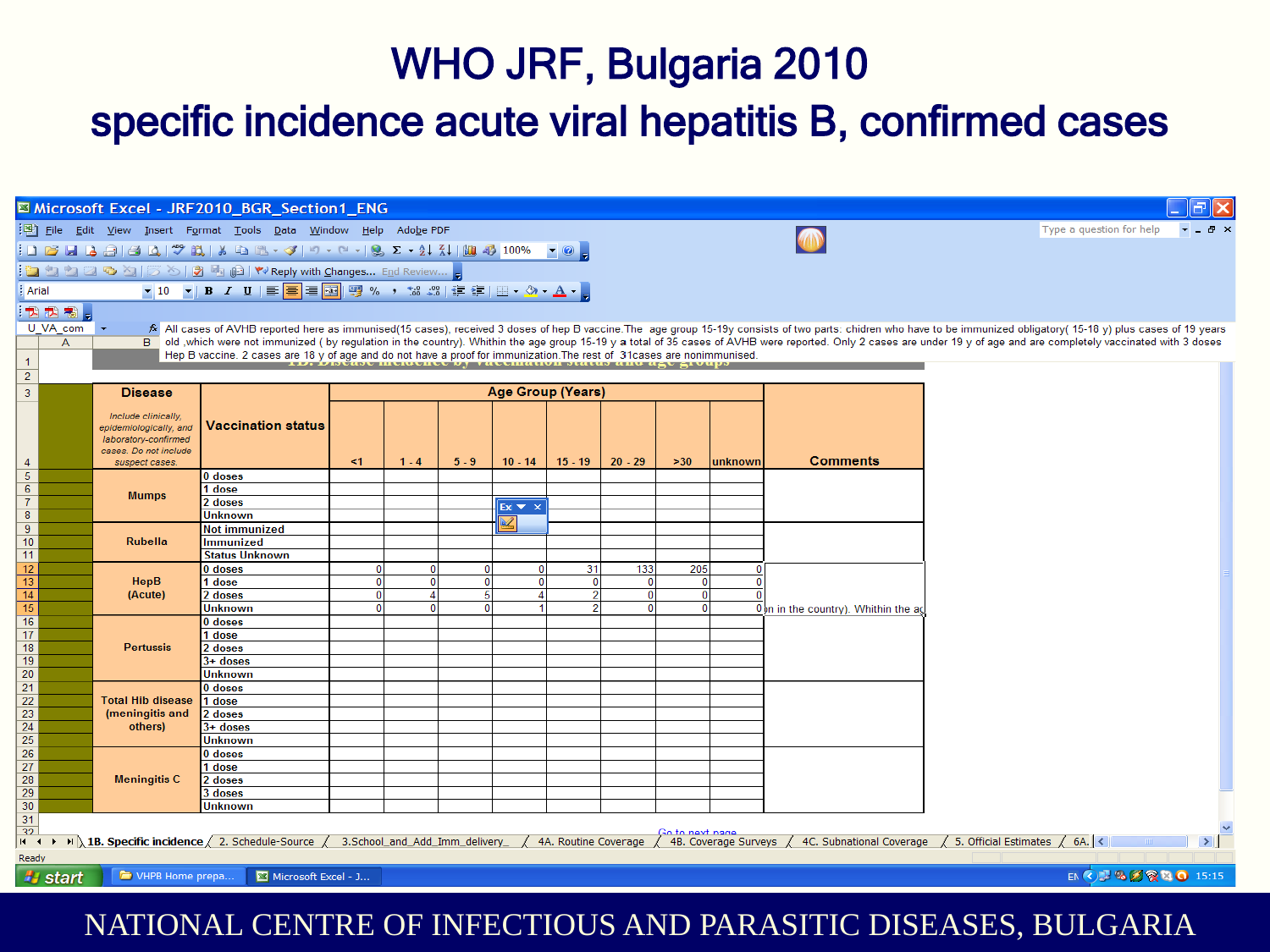## Epidemiological investigation form of acute VHB case

|                                                                                                                                                   | Собствено, башина и фамилио                     | Baa                        |                                |                                                                                                                                                                                                                                                                                                                                                                                                                                                                                                |                             | <b><i>Thoorbu</i></b> | Изход               |
|---------------------------------------------------------------------------------------------------------------------------------------------------|-------------------------------------------------|----------------------------|--------------------------------|------------------------------------------------------------------------------------------------------------------------------------------------------------------------------------------------------------------------------------------------------------------------------------------------------------------------------------------------------------------------------------------------------------------------------------------------------------------------------------------------|-----------------------------|-----------------------|---------------------|
| $2 - 126$ (77)                                                                                                                                    | име на koнmakmeiume Auua                        | paom                       | Проферия                       | Agpec:                                                                                                                                                                                                                                                                                                                                                                                                                                                                                         | nam om<br><b>LIBCABILE</b>  | Aakanuka              | <b>Candinal</b>     |
| <b>KAPTA</b><br>M3<br>ЗА ЕПИДЕМИОЛОГИЧНО ПРОУЧВАНЕ<br>Регионална инспекция за опазване                                                            |                                                 |                            |                                | MODERNIAL BRUCK                                                                                                                                                                                                                                                                                                                                                                                                                                                                                |                             |                       |                     |
| HA 3APA3HO BOAEH<br>и контрол на общественото здраве                                                                                              | Muhocrab Harrold                                | <b>Krtu</b>                | ି ଚ $\sqrt{s}$                 | <del>᠕</del> Ъѕ₦ <del>ϣ</del> ·←ᠡᡰᢁ₱                                                                                                                                                                                                                                                                                                                                                                                                                                                           |                             |                       |                     |
| :Гр.Пловдив                                                                                                                                       | TOMERO                                          |                            |                                |                                                                                                                                                                                                                                                                                                                                                                                                                                                                                                |                             |                       |                     |
| <b>MOLOS</b>                                                                                                                                      | Humoning Hagred                                 |                            | GLLEC COOK                     | - nocreauxe & QUCTA                                                                                                                                                                                                                                                                                                                                                                                                                                                                            |                             |                       |                     |
| Dubliet xeraris Tur<br>ИЕОНТА ДИАГНОЗА                                                                                                            | Taxeebor                                        |                            |                                | $\# \mathcal{B} \mathcal{H}$                                                                                                                                                                                                                                                                                                                                                                                                                                                                   | $\mathcal{A}$<br><b>COM</b> |                       |                     |
| Tanzela                                                                                                                                           |                                                 |                            |                                |                                                                                                                                                                                                                                                                                                                                                                                                                                                                                                |                             |                       |                     |
| Purus<br>oodpersearch Basparen 158                                                                                                                | Hagra Touredo tog nauzed                        |                            |                                |                                                                                                                                                                                                                                                                                                                                                                                                                                                                                                |                             | 48 Accolor            |                     |
| DNCTP-M S.C. Parotocky                                                                                                                            |                                                 |                            | octurre                        |                                                                                                                                                                                                                                                                                                                                                                                                                                                                                                |                             |                       |                     |
| Кьде раболів, учи і.                                                                                                                              |                                                 |                            |                                |                                                                                                                                                                                                                                                                                                                                                                                                                                                                                                |                             |                       |                     |
| 1. ДМД 2. ясли 3. gem. ерадина 4. у-ще 5. хра<br>«лименобаны»                                                                                     |                                                 |                            |                                |                                                                                                                                                                                                                                                                                                                                                                                                                                                                                                |                             |                       |                     |
| :Професия<br>stric Avri                                                                                                                           |                                                 |                            |                                | wil <sub>M</sub> os Pilati M                                                                                                                                                                                                                                                                                                                                                                                                                                                                   |                             |                       |                     |
| <i>\\ \or</i><br>Заразен в вр/с.<br>ввые 4, зав. за отомх 5, селско спорт, 6, при 7, прукар                                                       |                                                 |                            |                                |                                                                                                                                                                                                                                                                                                                                                                                                                                                                                                |                             |                       |                     |
| <b>Babonan Bapter L</b>                                                                                                                           |                                                 |                            |                                | وموادي والمستكملة فالملائمة والمتواد والمستدردة                                                                                                                                                                                                                                                                                                                                                                                                                                                |                             |                       |                     |
| еред сельще на ХЕИ 3, град без ХЕИ 4. сел<br>Harit                                                                                                |                                                 |                            |                                |                                                                                                                                                                                                                                                                                                                                                                                                                                                                                                |                             |                       |                     |
| Прегледан за 1-8u лът по гр./pL<br>mpaßen naßenis<br>эвод заболяването.                                                                           |                                                 |                            | <b>SPERINGS</b>                | u isko desem (kiri)                                                                                                                                                                                                                                                                                                                                                                                                                                                                            |                             |                       |                     |
| $\Delta \alpha$<br>Първоначална диагноза <u>  1000</u>                                                                                            |                                                 |                            |                                |                                                                                                                                                                                                                                                                                                                                                                                                                                                                                                |                             |                       |                     |
| Диагнозапів попівърдена L.                                                                                                                        |                                                 |                            |                                |                                                                                                                                                                                                                                                                                                                                                                                                                                                                                                |                             |                       |                     |
| . 1. клинично 2. бактир (Вирусског.) 3. сероког. 4. параклинично                                                                                  |                                                 |                            | متارزه ويؤوخ وأنهاجها والانفاء | برجرد وبهيل كالسعاب                                                                                                                                                                                                                                                                                                                                                                                                                                                                            |                             | $\sim 25$ .           |                     |
| npu Mecret<br>. 2, наблюд. континент 3, проф. превлед 4, поВ<br>Болният е                                                                         | 'nл                                             |                            |                                |                                                                                                                                                                                                                                                                                                                                                                                                                                                                                                |                             |                       |                     |
| omkoum<br>$k$ bgel $\sqrt{1}$ age.sageg                                                                                                           |                                                 |                            |                                |                                                                                                                                                                                                                                                                                                                                                                                                                                                                                                |                             |                       |                     |
| MOONUPOII / XUCINIMANIJOURI B ILLAND CUL ULLOS<br>ray                                                                                             | $15 -$                                          |                            |                                | الموافقة المنابعة المتوافقة الموافقة المعادر المساري المساري المسارية المسارية المسارية المسارية الم                                                                                                                                                                                                                                                                                                                                                                                           |                             |                       |                     |
| $C_{\mathcal{C}}$ Seobru                                                                                                                          |                                                 |                            |                                | Допълнителни данни от епидемиологичното проживани:                                                                                                                                                                                                                                                                                                                                                                                                                                             |                             |                       |                     |
| MILEN N<br><b>⊦Тран</b> спортиран                                                                                                                 | ODesero e                                       | $\boldsymbol{\mathcal{X}}$ |                                | XOCTLETOMUSEDOULO                                                                                                                                                                                                                                                                                                                                                                                                                                                                              |                             | b cent                |                     |
| $\frac{1}{25}$ kake<br>Имунизиран срещу заболяването "L_<br>1. no oxema -- seBures.<br>1. ga 2 Ho                                                 | K-Ka Ha Khusann                                 |                            |                                |                                                                                                                                                                                                                                                                                                                                                                                                                                                                                                |                             |                       |                     |
| Bokasamenu:<br>Важни данни за заболяването и епид. проучване:                                                                                     |                                                 |                            |                                | Coopre                                                                                                                                                                                                                                                                                                                                                                                                                                                                                         |                             |                       |                     |
|                                                                                                                                                   | below unopening to                              |                            |                                | ትህወሬ ይህረት                                                                                                                                                                                                                                                                                                                                                                                                                                                                                      |                             | is de                 |                     |
| 21 85 2016<br>$M_{\rm b}$ $Q3$ $\star$ $Q4$ $Q5$ $p$ pezaegan<br>A. sabaain lia<br>29.30<br>ลง 1-6⊍ ทъm                                           | Di PXB.                                         |                            |                                | DOSEN e Accordo                                                                                                                                                                                                                                                                                                                                                                                                                                                                                |                             |                       |                     |
| <b>11, 28 bold</b><br>$5.10$ $0.000$ $0.7$ xocnoman.<br>$33 - 34$<br>сиченномерце                                                                 | Stildbanks                                      |                            | المتعاجلين                     | a parabor                                                                                                                                                                                                                                                                                                                                                                                                                                                                                      |                             |                       |                     |
|                                                                                                                                                   | ぶべ<br>$30 - 09 - 20 = 66$                       |                            |                                |                                                                                                                                                                                                                                                                                                                                                                                                                                                                                                |                             |                       |                     |
| PROVIDED AS 02 ASSESSMENT POWER AND CHARLES<br>37.38                                                                                              |                                                 |                            |                                | $\mathscr{H}_{\mathscr{F}\mathscr{F}_{\mathscr{F}}}\mathscr{F}_{\mathscr{F}_{\mathscr{F}}}\mathscr{F}_{\mathscr{F}_{\mathscr{F}}}\mathscr{F}_{\mathscr{F}_{\mathscr{F}}}\mathscr{F}_{\mathscr{F}_{\mathscr{F}}}\mathscr{F}_{\mathscr{F}_{\mathscr{F}}}\mathscr{F}_{\mathscr{F}_{\mathscr{F}}}\mathscr{F}_{\mathscr{F}_{\mathscr{F}}}\mathscr{F}_{\mathscr{F}_{\mathscr{F}}}\mathscr{F}_{\mathscr{F}_{\mathscr{F}}}\mathscr{F}_{\mathscr{F}_{\mathscr{F}}}\mathscr{F}_{\mathscr{F}_{\mathscr{F$ |                             |                       |                     |
| Maxog om antweed for OB + 0009 C<br>ليهوك<br>1. odgpa3 A 2. c ocmani. Allege                                                                      | 05.10 JOINOF Change e(b) T                      |                            |                                |                                                                                                                                                                                                                                                                                                                                                                                                                                                                                                |                             | A HOLL COL            |                     |
| AntiHe Carl (1) not<br>$A$ $B$ $A$ $C$ $B$<br>Изолиран прочинител-<br>$40 - 41$                                                                   | Ha AB Bancausta                                 |                            |                                |                                                                                                                                                                                                                                                                                                                                                                                                                                                                                                |                             |                       |                     |
|                                                                                                                                                   | I to of deval I to es roof the re as root       |                            |                                |                                                                                                                                                                                                                                                                                                                                                                                                                                                                                                |                             |                       |                     |
| Веровтен саточных на заразата<br>ullominu 4, paintitu 5, apyzo - BaucBicke -                                                                      |                                                 |                            |                                |                                                                                                                                                                                                                                                                                                                                                                                                                                                                                                |                             |                       |                     |
| Intocavay va<br>Dakmosu Macmigroom & Mactiva - HBSAq HIRON<br>1. Boga 2. xpana 3. kp60 kp. npogykniu 4. meg.                                      | Nonpassane 1200                                 |                            |                                | Ve Hyste in uscreable                                                                                                                                                                                                                                                                                                                                                                                                                                                                          |                             |                       |                     |
| механизма на предаване<br>Контактини лица: В дома $\frac{L}{18}$ . В колектива $\frac{L}{48}$ . общ брой $\frac{L}{48}$ лица: В дом пак заболеди. | Not pooline upon not be no phile me too S. 2012 |                            |                                |                                                                                                                                                                                                                                                                                                                                                                                                                                                                                                |                             |                       |                     |
| Сан, хиг. оценка                                                                                                                                  | $L$ be deed of<br>$\sim$                        |                            | $A$ ben $(+)$ fift $\geq$ H    | $Hom(H)$ M $gH \supseteq GH - H$                                                                                                                                                                                                                                                                                                                                                                                                                                                               |                             |                       |                     |
| Вид на огнището: 4<br>nagekon russia 3. gobbi<br>gow 2. Konekniuß 3. kunstumpam                                                                   | H Betta (+) non                                 |                            |                                |                                                                                                                                                                                                                                                                                                                                                                                                                                                                                                |                             |                       |                     |
| ا L <sub>ea</sub> kpaŭнa L<br>CH. 3. HOUSB-DUCHE<br>Преведена резонфекция - текуща L<br>58<br>1. cBoeCpeMnHHR 2.4                                 |                                                 |                            |                                |                                                                                                                                                                                                                                                                                                                                                                                                                                                                                                |                             |                       |                     |
|                                                                                                                                                   | уата на започване                               |                            | gama на завършване             | Издършил проучванете:                                                                                                                                                                                                                                                                                                                                                                                                                                                                          |                             |                       |                     |
| Установени пропуски спрямо:<br>uorasa 2. kokmakmume 8 gowa 3, kaamakou 8 kozekasu8a                                                               | JA 709 BURE                                     |                            |                                | w                                                                                                                                                                                                                                                                                                                                                                                                                                                                                              |                             |                       |                     |
| Епедемиолог проучване е извършено от: L                                                                                                           |                                                 |                            | 10 ILI 2010-                   |                                                                                                                                                                                                                                                                                                                                                                                                                                                                                                | <b>MG1 A</b>                |                       |                     |
|                                                                                                                                                   |                                                 |                            |                                |                                                                                                                                                                                                                                                                                                                                                                                                                                                                                                |                             |                       | <b>BA MH3 N6 30</b> |
|                                                                                                                                                   |                                                 |                            |                                |                                                                                                                                                                                                                                                                                                                                                                                                                                                                                                |                             |                       |                     |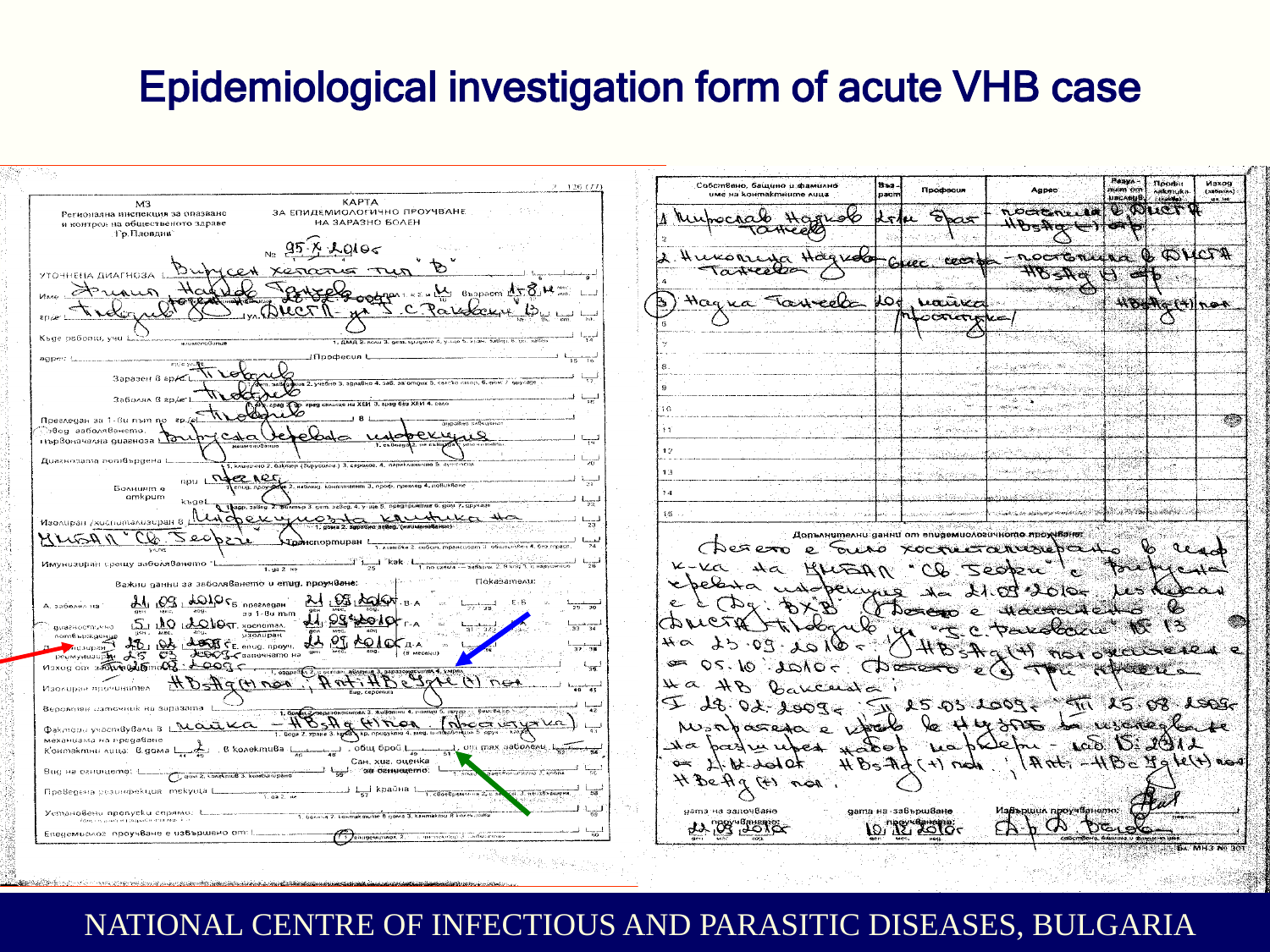### Acute VHB in children, 2008-2010

Presentation by age and according to patients' vaccination status

| ag<br>e                                                             | <1y            |                |                | $1-4y$          |                |                | $5-9y$         | $10-14y$                |              |                | 15-19y           |                |                |                |                |
|---------------------------------------------------------------------|----------------|----------------|----------------|-----------------|----------------|----------------|----------------|-------------------------|--------------|----------------|------------------|----------------|----------------|----------------|----------------|
| yea<br>$\mathsf{vac}$<br>$\operatorname{\mathsf{cin}}$<br>atio<br>n | 2008           | 2009           | 2010           | 2008            | 2009           | 2010           | 2008           | 2009                    | 2010         | 2008           | 2009             | 2010           | 2008           | 2009           | 2010           |
| 0d                                                                  | $\overline{0}$ | $\overline{0}$ | $\overline{0}$ | $\mathbf{0}$    | $\overline{0}$ | $\mathbf 0$    | $\overline{0}$ | $\overline{2}$          | $\mathbf 0$  | $\overline{0}$ | 4                | $\overline{0}$ | $\mathbf{0}$   | 83             | 31             |
| 1 <sub>d</sub>                                                      | $\mathbf{0}$   | $\overline{0}$ | $\mathbf{0}$   | $\mathbf{0}$    | $\mathbf{0}$   | $\mathbf 0$    | $\overline{0}$ | $\mathbf{0}$            | $\mathbf{0}$ | $\mathbf{0}$   | $\boldsymbol{0}$ | $\mathbf{0}$   | $\mathbf{0}$   | $\mathbf{0}$   | $\overline{0}$ |
| 2d                                                                  | $\overline{2}$ | $\overline{0}$ | $\mathbf{0}$   | $\mathbf 0$     | $\mathbf{0}$   | $\mathbf 0$    | $\overline{0}$ | $\mathbf{0}$            | $\mathbf{0}$ | $\overline{0}$ | $\boldsymbol{0}$ | $\overline{0}$ | $\overline{0}$ | $\mathbf{0}$   | $\overline{0}$ |
| 3d                                                                  |                | $\overline{0}$ | $\mathbf{0}$   | $6\phantom{1}6$ | 1              | 4              | $\overline{3}$ | $\overline{\mathbf{4}}$ | 5            | 1              | 3                | $\overline{4}$ | $\overline{2}$ | $\overline{2}$ | $\overline{2}$ |
| Un<br>kno<br>wn                                                     | $\overline{0}$ | $\overline{0}$ | $\mathbf{0}$   | $\mathbf{0}$    | $\mathbf{0}$   | $\overline{0}$ | $\overline{0}$ | 1                       | $\mathbf{0}$ | $\overline{7}$ | 3                | $\overline{1}$ | 98             | $\mathbf{0}$   | $\overline{2}$ |
| Tot<br>al<br>cas<br>es                                              | $\mathbf{3}$   | $\overline{0}$ | $\mathbf{0}$   | $6\phantom{1}6$ | 1              | $\overline{4}$ | $\overline{3}$ | $\overline{7}$          | 5            | 8              | 10               | 5              | 100            | 85             | 35             |

Total number of cases: 272

114 / 272 not vaccinated – born before introduction of universal immunization

38 / 158 completely immunized ( 24%)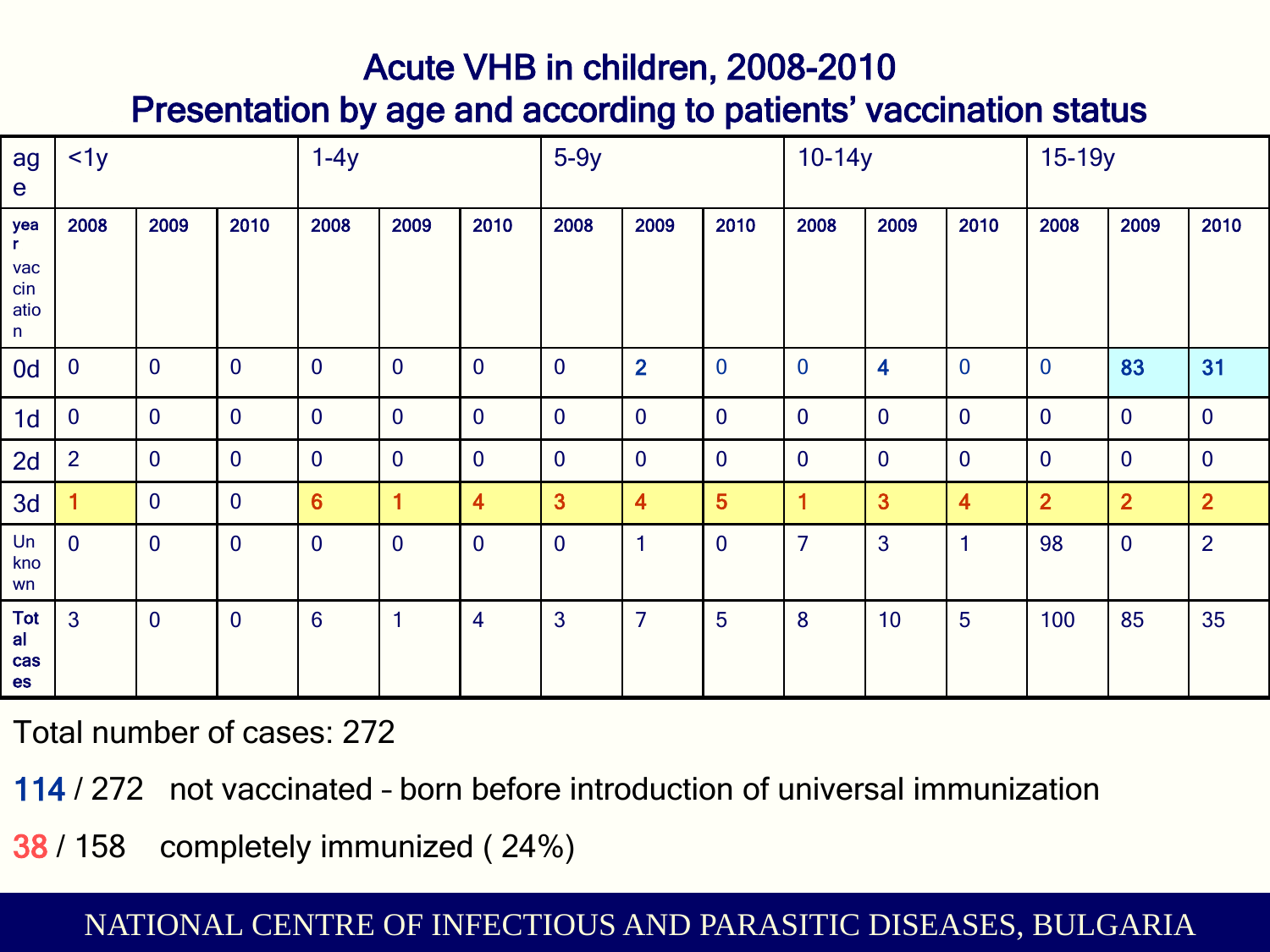## Chronic hepatitis B

| <b>vear</b> | 2006 | 2007 2008 |   |     |                          | $\vert$ 2009 $\vert$ 2010 $\vert$ For the period |
|-------------|------|-----------|---|-----|--------------------------|--------------------------------------------------|
| cases   16  |      |           | 3 | 100 | -81<br>22F<br><b>59M</b> | 208                                              |

HBsAg carrier state ( no clinical symptoms )– new registered cases annually

| year  | 2006 | 2007 | 2008 | 2009 | 2010                         | For the<br>period |
|-------|------|------|------|------|------------------------------|-------------------|
| cases | 2346 | 215  | 122  | 3176 | 2666<br><b>760F</b><br>1906M | 8525              |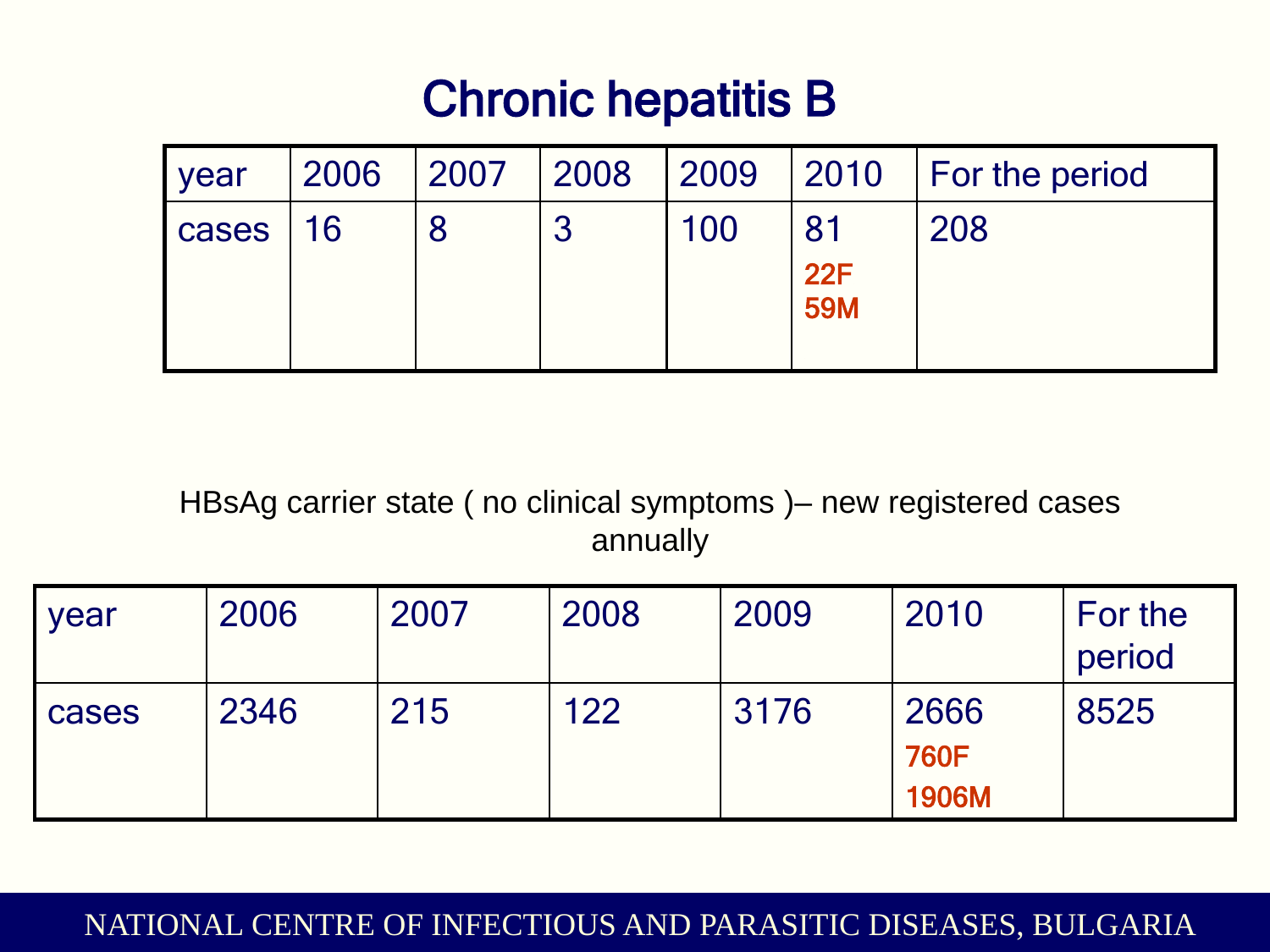# **Acute Viral Hepatitis C**

**Viral hepatitis C: Annual incidence, 1997-2010**

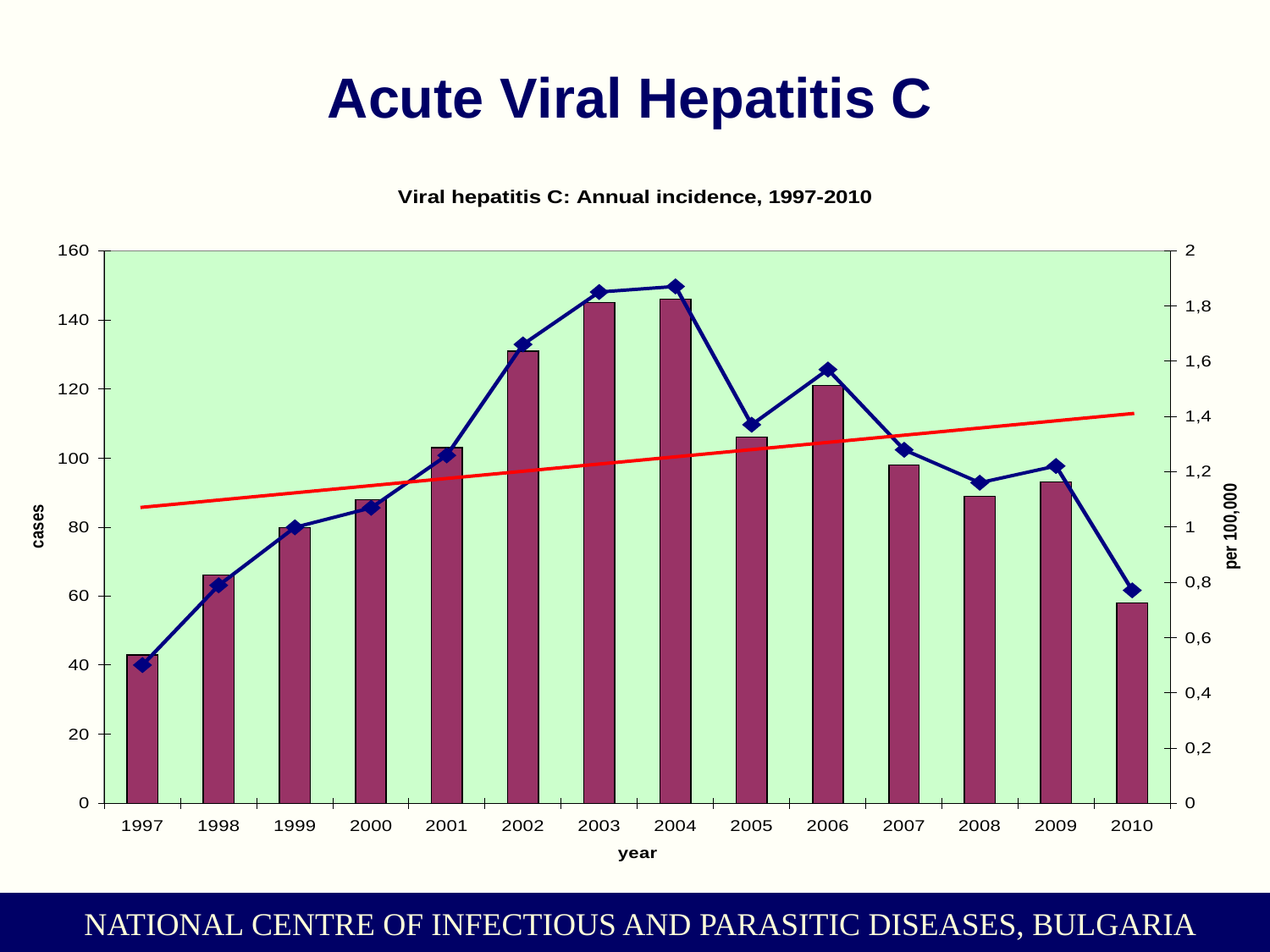# Acute HCV, 2010



- 21/28 regions reported acute HCV in 2010 with total of 58 cases;
- Affected risk groups:
- 11/58 are IDUs
- $\geq 1/58$  is HCW
- $\geq$  1/58 haemodialysed patient
- $\geq$  4/58 with multiple medical and dental interventions
- 29% of patients belong to high risk groups for blood-borne diseases
- possible source of infection /mode of transmission is unknown for 71% of cases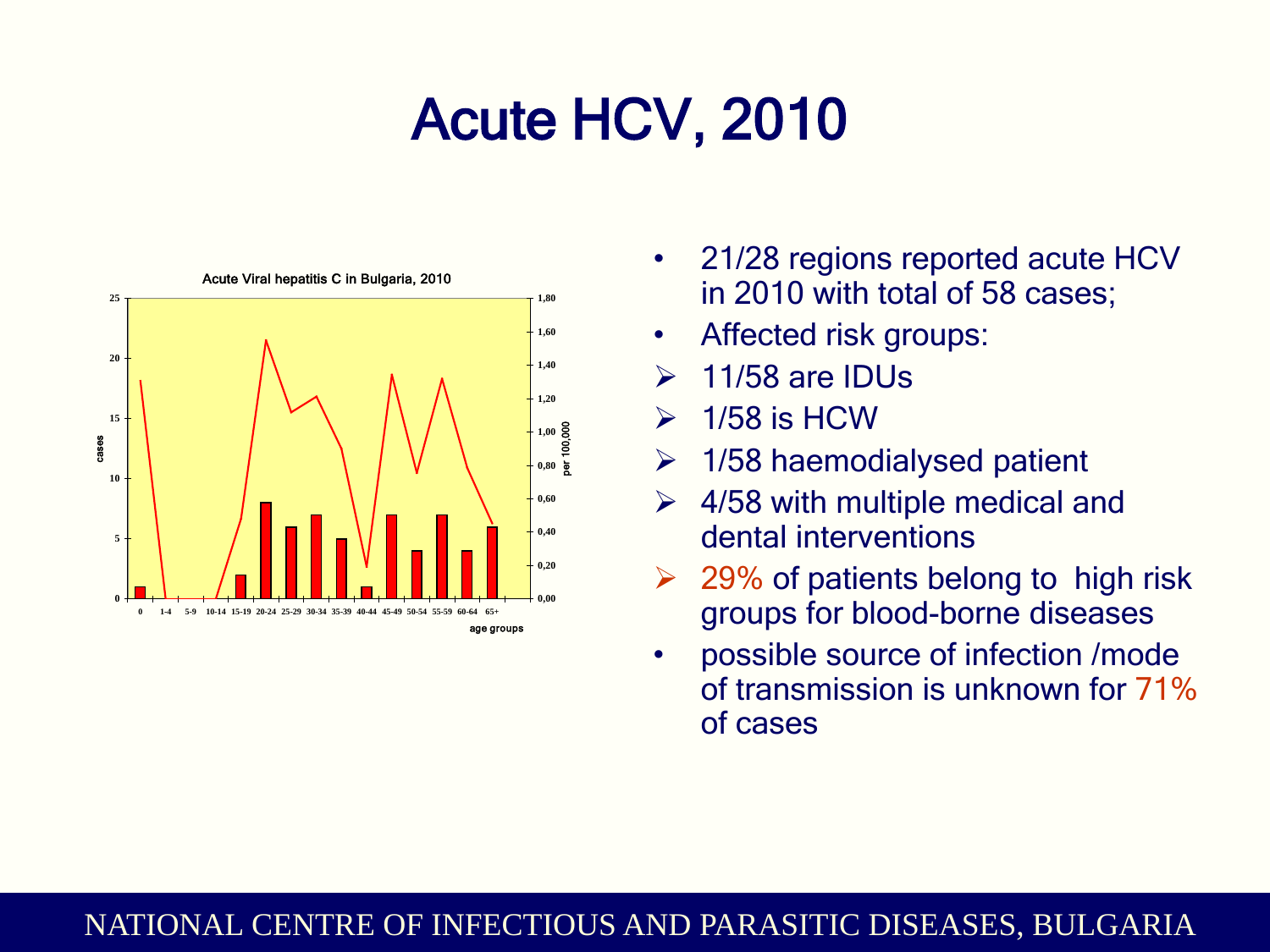# Chronic hepatitis C

| vear       | 2006 | 2007 | 2008         | 2009    | 2010    | For the<br>period |
|------------|------|------|--------------|---------|---------|-------------------|
| cases      | 22   |      |              | 113     | $108*$  | 259               |
| <b>Sex</b> |      |      | <b>3F 5M</b> | 49F 64M | 41F 67M |                   |

\* Source: regional reports and NCHI annual aggregated data report. Official registration data was collected from 15 regions as a result of regular screening of blood donors and screening in Haemodialysis units.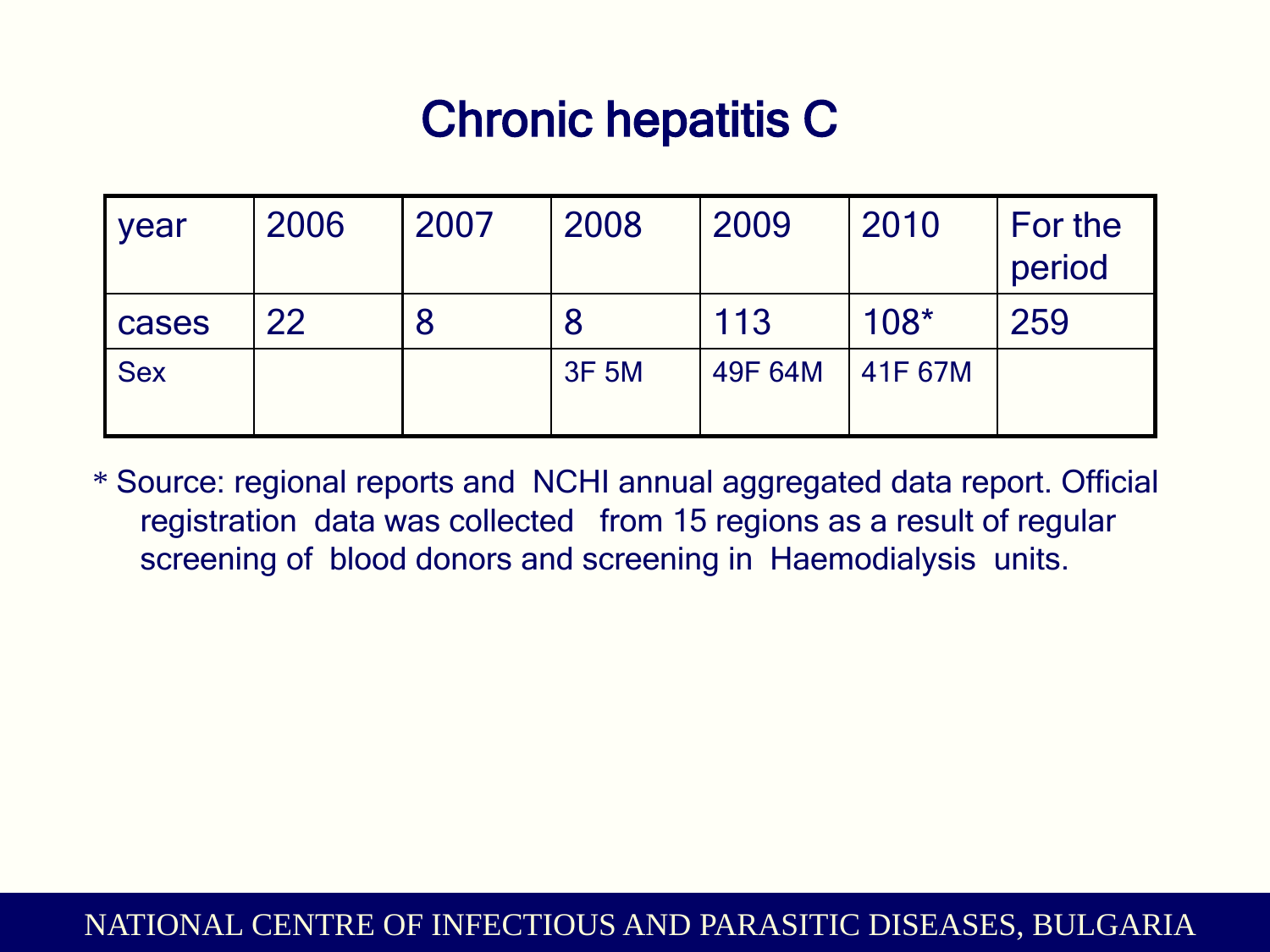## Nosocomial HCV outbreaks

| <b>HCV</b> outbreaks |                 |                        |       |                                                                                                          |
|----------------------|-----------------|------------------------|-------|----------------------------------------------------------------------------------------------------------|
| year                 | region          | <b>Hospital ward</b>   | cases | Possible cause                                                                                           |
| 2001*                | Stara Zagora    | Internal               | 31    | •patient-to-<br>patient                                                                                  |
| 2002                 | <b>Silistra</b> | Internal               | 7     | transmission<br>attributed to                                                                            |
| 2009                 | Lovech          | <b>GE</b><br>Pulmology | 18    | unsafe<br>injection                                                                                      |
| 2009                 | Sofiaf oblast   | hemodialysis           | 6     | practices<br>•Failure in<br>organization<br>and<br>implementation<br>of infection<br>control<br>measures |

•Viral hepatitis in: Acute infectious diseases in Bulgaria 2001, N.Gatcheva,M. Kojouharova, N. Vladimirova et al, NCIPD Information journal,5,2002

•Outbreak of nosocomial hepatitis B and hepatitis C in a hemodialysis unit, N. Vladimirova, Nosocomial infections,vol 6, No1- 2,2009,78-85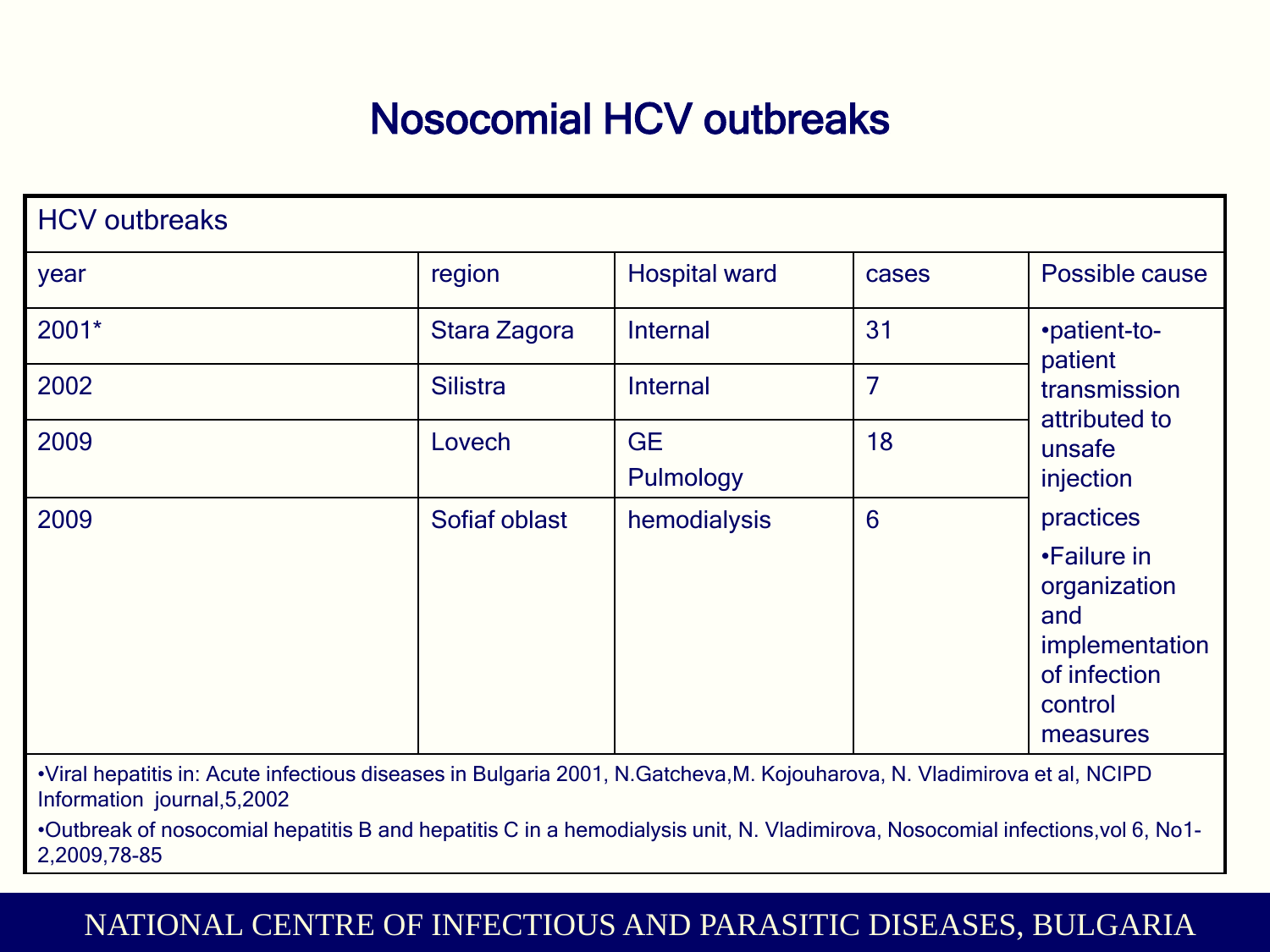## Prevalence of HCV among risk groups and medical personnel

| population                                  | year      | Nr screened | Anti-HCV+ | author                            |
|---------------------------------------------|-----------|-------------|-----------|-----------------------------------|
| <b>Blood donors</b>                         | 1995-1997 | 67053       | 1,3%      | B. Iliev et al <sup>1</sup>       |
| hemodialysis                                | 1993-2006 | 161         | 45,3%     | O.Boykinova et<br>al <sup>2</sup> |
| hemophiliacs                                |           | 120         | 96,6%     |                                   |
| <b>IDUS</b>                                 |           | 230         | 70%       |                                   |
| hemodialysis                                | 2008      | 80          | 40%       | Y. Stoilova et al <sup>3</sup>    |
| <b>Medical staff</b><br>(hemodialysis unit) | 1993-2008 | 31          | 12%       | Y. Stoilova et al <sup>3</sup>    |
| <b>Medical staff</b>                        | 2007-2008 | 324         | 0%        | N.Gatcheva et al $4$              |

Source: 1.The carrier state prevalence of hepatitis B and C markers in blood donors in population of some regions in Bulgaria, B. Iliev et al , Infectology, XXXVII,2,2000,10-11

2.Prevalence and clinical forms of HCV infection among risk groups. O.Boykinova et al, Infectology,XLV,3,2008,30-32

3. Hepatitis C virus infection in healthcare settings, Y.Stoilova et al, Nosocomial infections, vol 5, No1-2, 2008,63-68

4.Prevalence of HBV and HCV infection among medical personnel in Bulgaria:results of a multi-centre serosurvey, 2007- 2008, N.Gatcheva et al, Nosocomial infections, vol 5, No1-2, 2008,69-74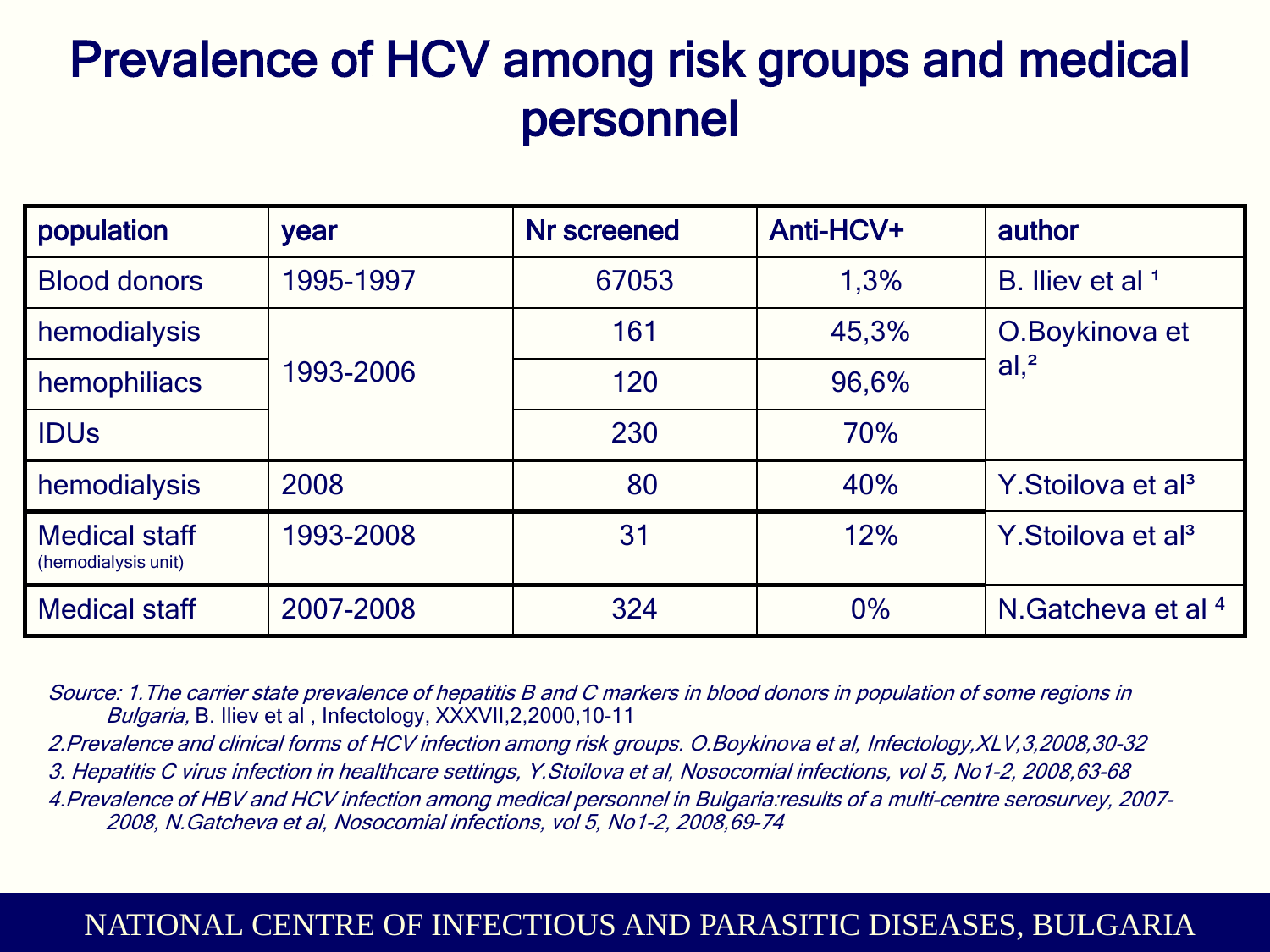# **Acute Viral Hepatitis D**

**Acute Viral hepatitis D: Annual incidence, 1997 - 2010**

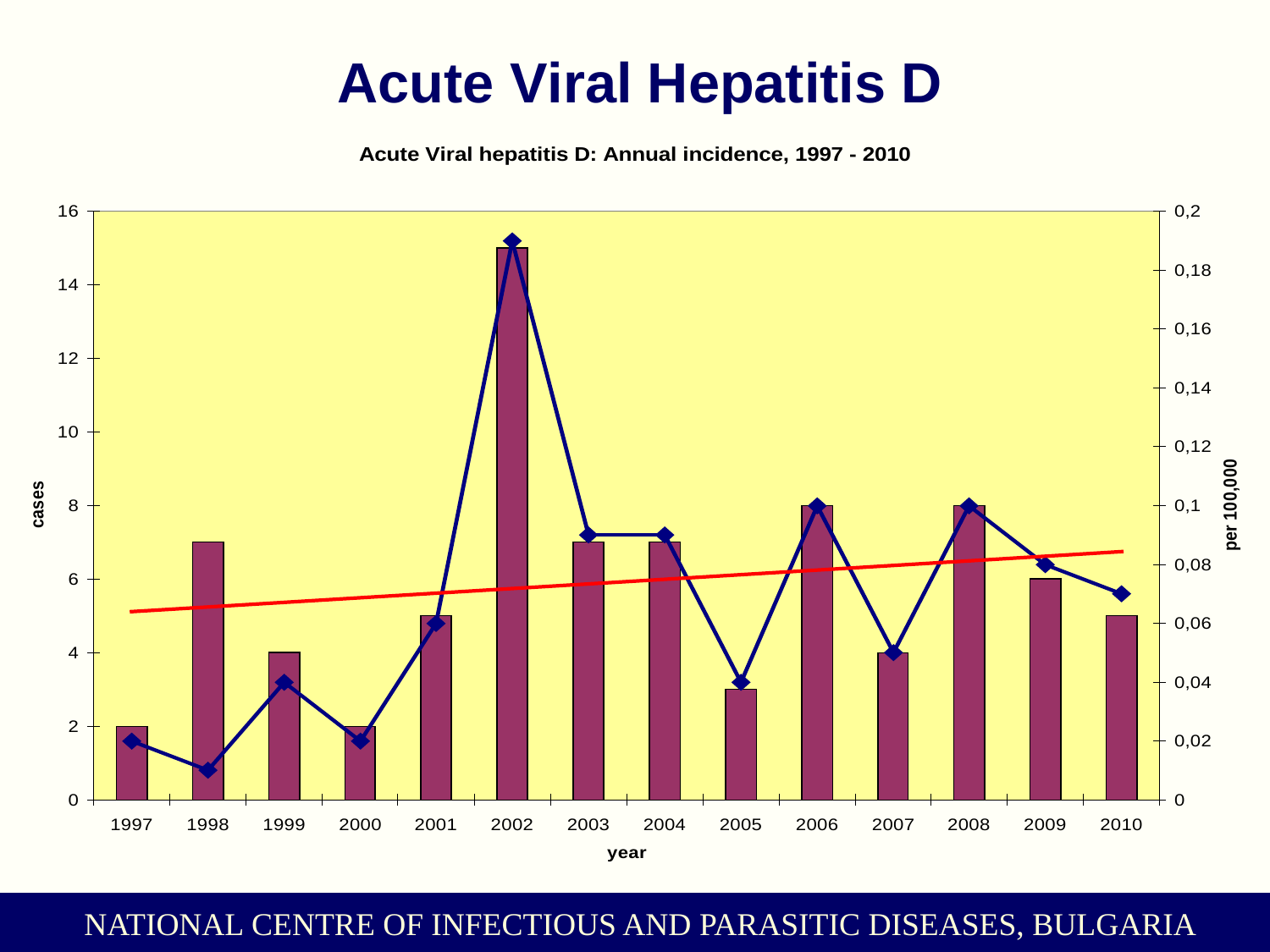## Acute Viral hepatitis Unspecified

**Acute Viral hepatitis unspecified: Annual incidence, 1989 - 2010**



NATIONAL CENTRE OF INFECTIOUS AND PARASITIC DISEASES, BULGARIA